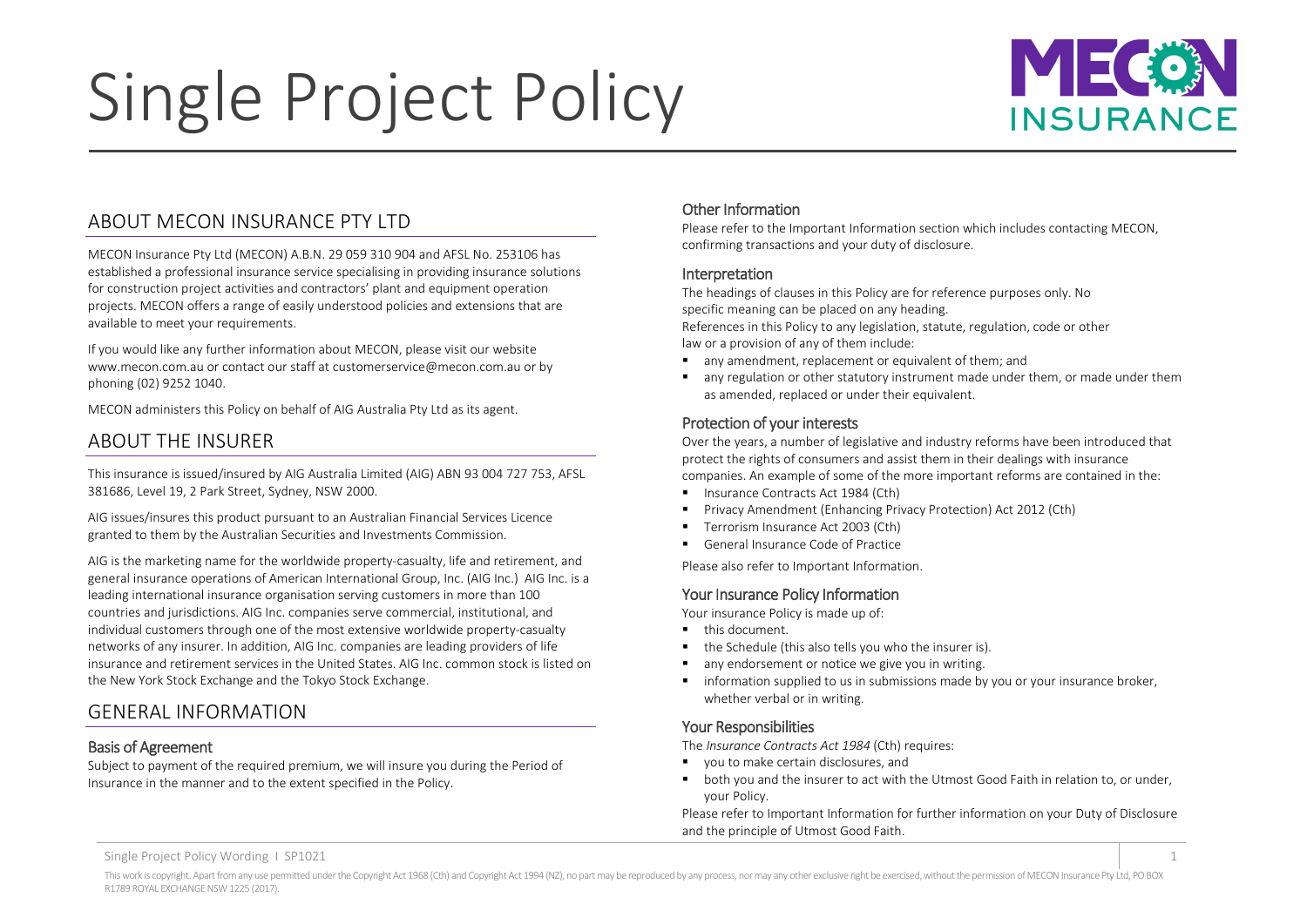## <span id="page-1-0"></span>Notice to Retail Clients

If you are a retail client under the Corporations Act 2001 (Cth), this document forms part of the Product Disclosure Statement for this insurance product. You should read this document with the Combined Product Disclosure Statement & Financial Services Guide for Single Projects provided to you at the same time as this document.

# <span id="page-1-1"></span>TABLE OF CONTENTS

| DUTY TO TAKE REASONABLE CARE NOT TO MAKE A MISREPRESENTATION13 |  |
|----------------------------------------------------------------|--|
|                                                                |  |
|                                                                |  |

This section has been intentionally left blank

**MECON** 

Single Project Policy Wording 1 SP1021 2

This work is copyright. Apart from any use permitted under the Copyright Act 1968 (Cth) and Copyright Act 1969 (Na), no part may be reproduced by any process, nor may any other exclusive right be exercised, without the per R1789 ROYAL EXCHANGE NSW 1225 (2017).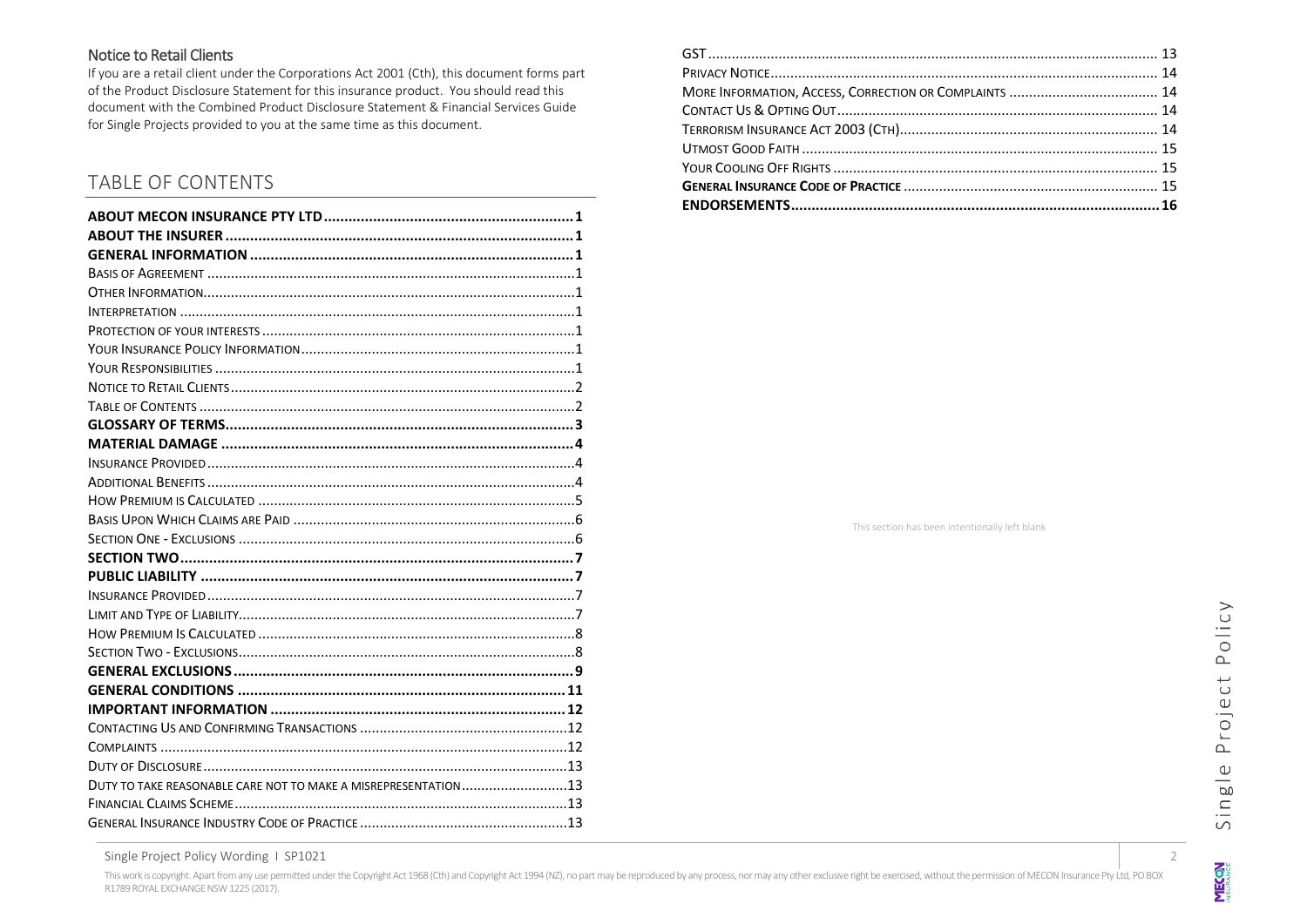## <span id="page-2-0"></span>GLOSSARY OF TERMS

Please read this Glossary first. It will help you to understand the Policy. Defined terms appear (as shown below) throughout the Policy wording.

Aircraft means any craft intended to float in or travel through air or space.

Business means performance and administration of the Project to which this insurance applies. It also includes incidental operations such as the occupation of premises by you (whether or not you own the premises); the operation of any canteen or other facility for the benefit of Employees; internal first aid services; fire brigade services and private work undertaken by Employees for any director or senior executive of yours.

Deductible means the amount payable by you shown in the Schedule or elsewhere in the Policy for each claim made (including costs incurred in defence of such claims).

Defects Liability Period means the lesser of the Maximum Defects Liability Period shown in the Schedule and the period specified in the contract for the Project. During the defects liability period, cover under Section One of the Policy is limited to loss or damage that originates from a cause that happens to the Project

- a. while you are rectifying defects and /or
- b. during the construction work at the Project site.

If Section Two of this Policy is in effect, cover under that Section during the defects liability period is limited to liability arising out of Personal Injury or Property Loss that you cause while rectifying defects.

Where there is no formal agreement between principal and contractor for a defects liability period, the defects liability period for the purpose of this insurance is nil.

Employee means any person engaged by you under a contract of service or apprenticeship. This includes both statutory and common law employees.

Flood means the covering of normally dry land by water that has escaped or been released from the normal confines of:

- a. any lake, or any river, creek, or other natural watercourse, whether or not altered or modified; or
- b. any reservoir, canal or dam.

Insurer means AIG Australia Pty Ltd ABN 93 004 727 753 and AFSL No. 381686.

Major Hazard means loss or damage resulting from fire, Storm, Flood, rain, water, landslip, erosion, earthquake, volcanic action, tsunami, subsidence or collapse.

Market Value means cost of replacing lost or damaged property with property of similar age, condition and capacity. This includes any necessary installation and commissioning costs.

MECON means MECON Insurance Pty Ltd ABN. 29 059 310 904 AFSL No. 253106.

Minor Hazard means loss or damage resulting from any cause other than a Major Hazard.

Occurrence means an event that you neither expect nor intend. It includes any continued or repeated exposure of people or property to conditions that are generally the same.

Period of Insurance means period shown as such in the Schedule, except it does not begin until the Project starts and it continues until Practical Completion or the end date of the Period of Insurance shown as such in the Schedule, whichever is the earlier. The Defects Liability Period (if applicable) will then follow, but only where Practical Completion takes place before the end date of the Period of Insurance.

Notwithstanding the above, for Section One, the Period of Insurance for each part of the Project will end at the time the part attains Practical Completion or is taken over by the principal or put into service, whichever occurs first, provided that the period of insurance will not be later than that shown on the Schedule. This will be so even if the Project as a whole has not yet attained Practical Completion. The Defects Liability Period (if applicable) for that part will immediately follow, but only where Practical Completion takes place before the end date of the Period of Insurance.

#### Personal Injury means:

- a. bodily injury, death, sickness, disease, shock, fright, mental anguish or mental injury;
- b. false arrest, false detention, wrongful imprisonment, humiliation or malicious prosecution;
- c. defamation;
- d. wrongful entry or wrongful eviction or other invasion of privacy; or
- e. assault not committed by you or at your direction, unless committed for the purpose of preventing or eliminating danger to people or property.

Policy means this document including the Schedule and any endorsement or notice we give you in writing.

#### Practical Completion means:

For all Projects other than "owner builder" Projects:

- a. the stage when a Project is formally accepted by its owner, or the principal named as such in any contract, as being complete and is handed over to them and up to 90 days after such owner or principal formally accepts the Project as complete, but only if your contract requires this.
- b. In circumstances where you are a property developer and also the principal, the time a certificate of practical completion or occupancy (or their equivalent) is issued.
- For "owner builder" Projects, Practical Completion means:
- a. the date when the Period of Insurance ends as shown in the Schedule; or
- b. the date "home insurance" or similar is effected on the building which is the subject of the Project;

whichever occurs first.

Product means anything that you have manufactured, grown, extracted, produced, processed, sold, supplied, distributed, repaired, serviced, treated, installed, assembled, erected or constructed in the course of the Business. This includes any packaging and containers. However, none of these things is deemed to be a product until after it has left your physical custody and legal control.

**MECON**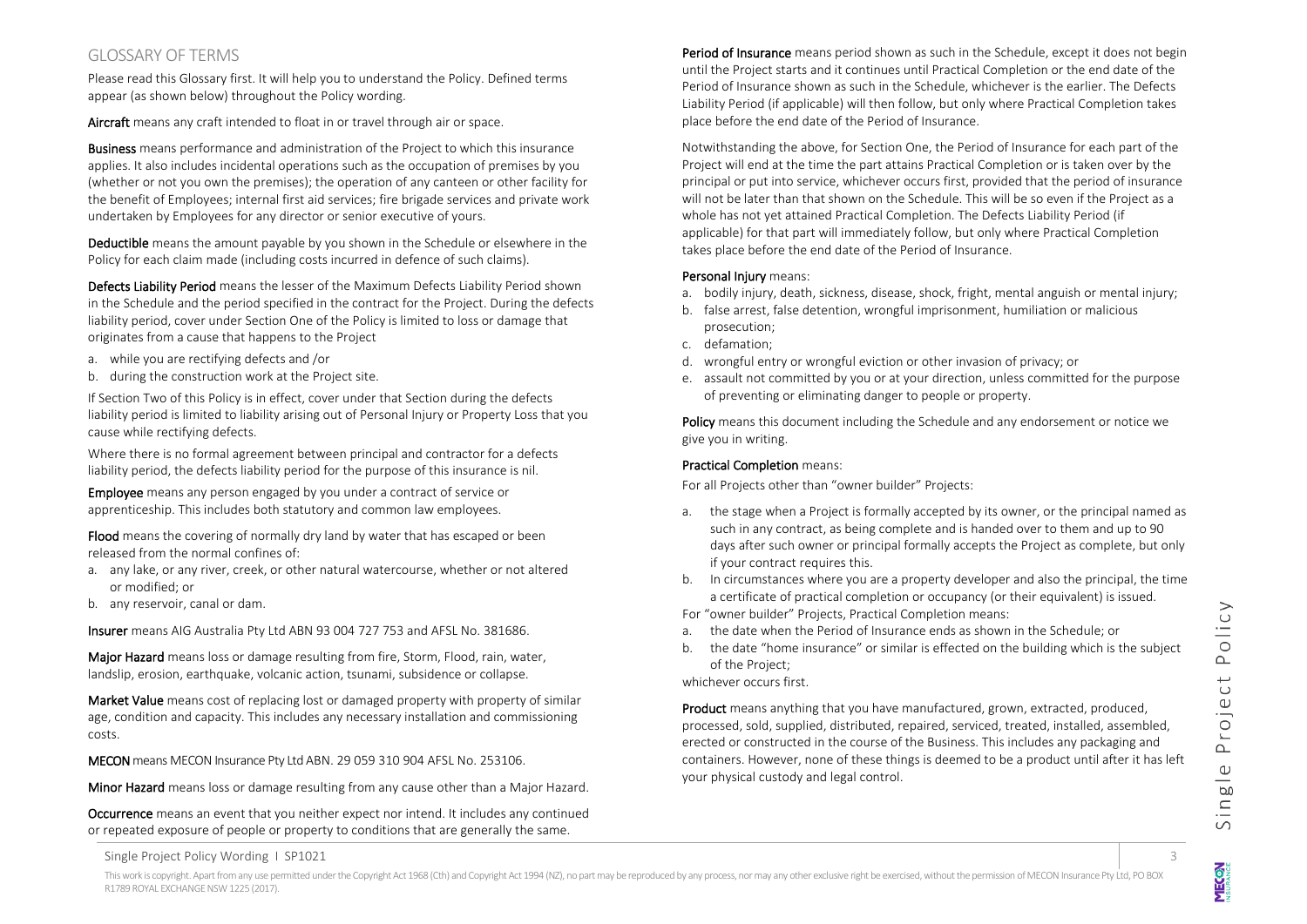Project means the project covered by this insurance. It includes the performance of work on the project and all property and labour incorporated or to be incorporated in the completed project.

For the avoidance of doubt, a 'project covered by this insurance' is one having a Project Value up to, but not exceeding, the aggregate sums insured for Items 1.02 (Maximum Project Value) and 1.06 (Variations and Escalations).

Project Value means the contract price or, if the work is not performed under contract. the cost that would reasonably have been incurred at commercial rates had the work been performed under contract.

Property in Care, Custody or Control means the whole of the property not owned by you which its third-party owner has entrusted to you to have physical control over and/or safe-keep and/or be responsible for whilst it is so entrusted to you.

#### Property Loss means:

a. physical loss of or damage to tangible property; and/or

b. loss of use of tangible property ;

resulting from an Occurrence.

Public Liability is the name given to cover under Section Two of this Policy.

Schedule means schedule of cover attaching to and forming part of this Policy.

Storm means a violent weather condition including but not limited to windstorm, cyclone, tornado, thunderstorm, hailstorm, or snowstorm.

Territorial Limit means territorial limit shown as such in the Schedule.

Vehicle means any type of machine on wheels or on self-laid tracks made or intended to be propelled other than by manual or animal power and any trailer made or intended to be drawn by, or attached to, any such machine.

Watercraft means anything made or intended to float or travel on, through or under water.

we, us, our means the insurer and MECON when acting as agent for the Insurer.

you/ your means you in your capacity as the insured entity specified as the "Insured" in the Schedule and other entities which are included elsewhere in the Policy.

Section One of this Policy also insures the principal named as such in any contract for the performance of the Project, but only to the extent of its joint interest in the Project. Accordingly, "you" also means the principal where necessary for that purpose.

Section Two of this Policy also insures the following parties as beneficiaries under this Policy:

- a. any of your directors or Employees while acting as such within the scope of their duties;
- b. any owner or lessee or property developer for whom a Project is performed (together referred to herein as "the principal"), but only for its liability as principal arising out of

that Project and only to the extent to which it is not insured for the same loss under any other contract of insurance;

- c. any group apprentice organization or work experience personnel working on the Project site;
- d. any office bearer or member of any of the following organisations formed with your consent:
	- i. any canteen operated for the benefit of your Employees; and
	- ii. any first aid or fire brigade service;

but only while the office bearer or member is acting in their capacity as such.

Accordingly, "you" also means any of the above where necessary to give effect to the insurance.

Note: Our rights to recover off you (sometimes referred to as our "subrogation rights") are limited to those set out in the General Condition headed Subrogation.

# SECTION ONE

## <span id="page-3-0"></span>MATERIAL DAMAGE

## <span id="page-3-1"></span>Insurance Provided

#### 1.00 Insuring Clause

We will indemnify you for physical loss or damage to any property insured, within the Territorial Limit and during the Period of Insurance, in respect of:

- a. construction works; and
- b. testing and commissioning cover; and
- c. defects liability cover (if applicable); and
- d. transit and off-site storage and/or construction by you within the Territorial Limits of Project materials off-site.

Cover under this Section of the Policy is subject to all terms of this insurance. Our indemnity will not exceed the sum insured specified on the Schedule or elsewhere in the Policy.

#### 1.01 Sums Insured, Property Insured and Insured Costs

Items 1.02 to 1.12 describe components of the total sum insured and include reference to special conditions related to the sums insured.

#### 1.02 Maximum Project Value

This Item covers the Project Value. It covers all of the property and labour whose value is included in the Project Value. This sum insured is shown in the Schedule.

## <span id="page-3-2"></span>Additional Benefits

#### 1.03 Principal Supplied Materials

This Item covers materials and components supplied by the principal (the value of which is not included in the Project Value). This sum insured is shown in the Schedule.

#### 1.04 Existing Structures

This Item covers any structure, which was permanently located on the Project site before the Project work commenced. This sum insured is shown in the Schedule.

**MECON**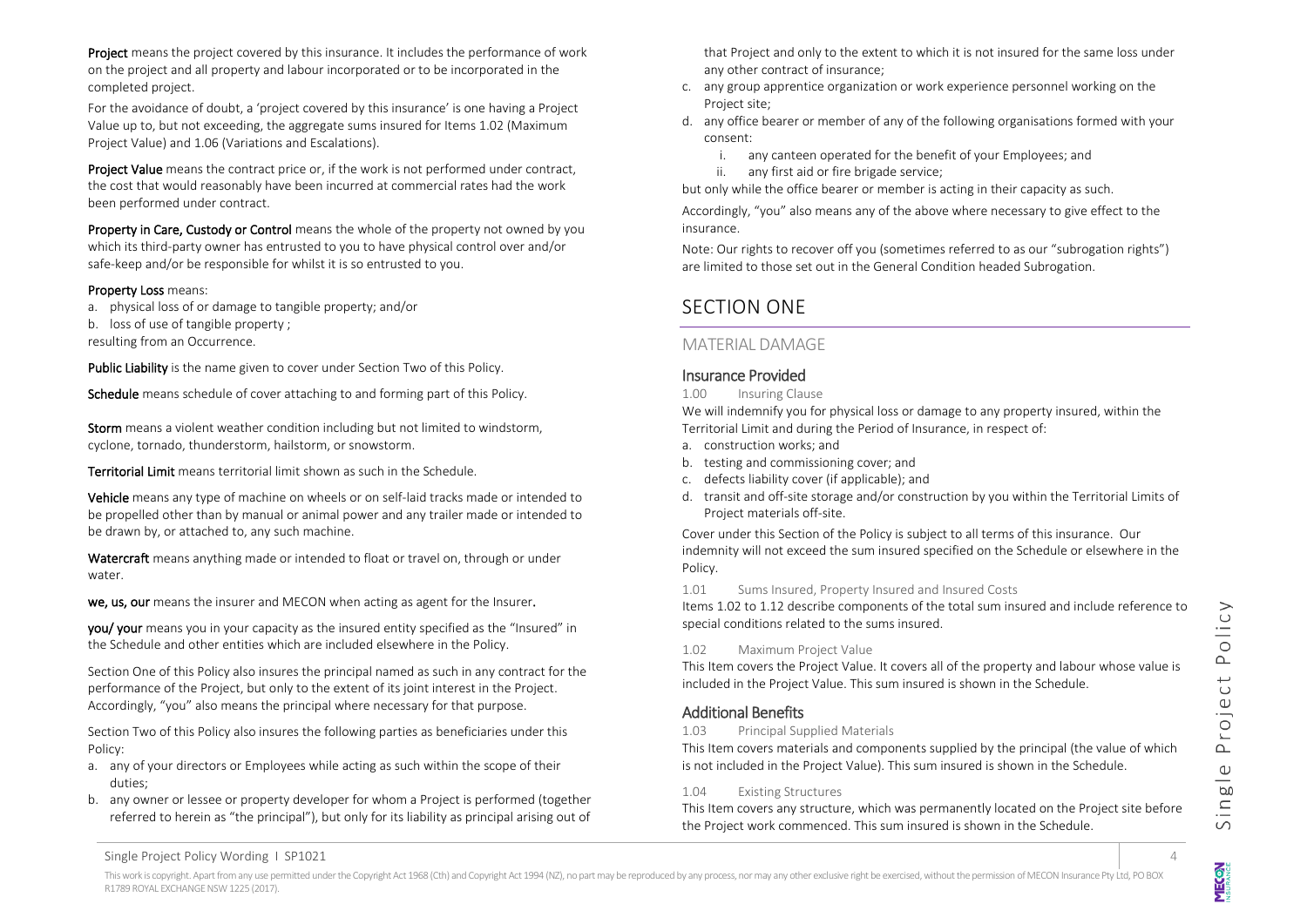#### 1.05 Contractor's Plant, Tools and Reusable Equipment

This Item covers plant, tools and reusable equipment such as formwork, hoardings, scaffolding and temporary buildings. This includes any plant, tools and reusable equipment for which you are responsible. This sum insured is shown in the Schedule.

#### 1.06 Variations and Escalation

This Item covers the added value of alterations and extensions (usually called "variations") to the Project. It also covers any escalation in the value at risk due to inflation during the Period of Insurance.

Unless a different sum insured appears in the Schedule for this Item, the sum insured will be equal to 20% of the sum insured on Items 1.02 and 1.03. It is available in full for any one loss or series of losses arising out of any one event.

Following physical loss or damage indemnified under clause 1.00, we will, in addition, indemnify you up to the sums insured shown in the Schedule for costs and expenses incurred by you for Items 1.07 to 1.12

#### 1.07 Removal of Debris

This Item covers the necessary cost of demolishing Project work and disposing of debris following physical loss or damage covered by this insurance.

Unless a different sum insured appears in the Schedule for this Item, the sum insured will be equal to 10% of the sums insured on Items 1.02, 1.03, 1.04 and 1.05.

#### 1.08 Professional Fees

This Item covers professional fees necessarily incurred in reinstating physically lost or damaged property insured on the Project site. The insured fees include those of architects, surveyors and consulting engineers or other similar professional fees, but not fees incurred in preparing claim submissions or negotiating claims.

Unless a different sum insured appears in the Schedule for this Item, the sum insured will be equal to 10% of the sums insured on Items 1.02 and 1.03.

#### 1.09 Expediting Costs

This Item covers the extra cost of expediting the reinstatement of property insured following physical loss or damage to which this insurance applies. The insured costs include those of express delivery, overtime wages, hire of additional labour and equipment and carriage by airfreight. However, cover for the cost of airfreight only applies to the use of licensed airlines operating regular scheduled services. It does not include the use of chartered Aircraft.

Unless a different sum insured appears in the Schedule for this Item, the sum insured will be deemed equal to 5% of the sums insured on Items 1.02, 1.03 and 1.04.

#### 1.10 Mitigation/ Temporary Protection Costs

This Item covers the reasonable cost of taking emergency action to reduce the size of an insured loss. The cover applies to action taken after physical loss or damage has commenced or when it is otherwise imminent and inevitable.

Unless a different sum insured appears in the Schedule for this Item, the sum insured will be equal to 5% of the sums insured on Items 1.02, 1.03 and 1.04. It is available in full for any one loss or series of losses arising out of any one event.

#### 1.11 Leak Search and Repair Costs

This Item covers the cost of searching for and repairing leaks in pipelines that suffered physical loss or damage, but only where the physical loss or damage discovered in the pipeline falls within the scope of cover under this Policy.

Cover under this Item shall be limited to the cost of:

- a. searching for and locating leaks, including the cost of excavation for that purpose;
- b. effecting repairs; and
- c. replacing the excavated material.

The most that we will pay for these costs in total for the Period of Insurance is the sum insured shown in the Schedule for this Item. If no such sum is shown, the most that we will pay for these costs in total for the Period of Insurance is \$200,000 in the aggregate

#### 1.12 Claims Preparation Costs

This Item covers the costs necessarily incurred by you in the preparation of any claim data and the like requested by us. The most that we will pay for these costs is \$20,000 for each claim.

#### 1.13 Reinstatement of Sums Insured

Where a sum insured is reduced by payment of a claim, it will be automatically reinstated to its original amount. This will take effect from the time of the loss or damage. You will have to pay the reasonable extra premium which we require for the reinstatement.

#### 1.14 Testing and Commissioning

This Item covers physical loss or damage occurring during any testing and/or commissioning operations, or pre-commercial operational running, or trial operations to new electrical and mechanical equipment for a period not exceeding four weeks, unless a longer period is specified in the Schedule. Provided that, the testing and commissioning period must be specified in a contract for the Project and will not exceed the lesser of:

- a. the duration specified in that contract; or
- b. the period shown in the Schedule or, if no period is shown in the Schedule, four weeks.

## <span id="page-4-0"></span>How Premium is Calculated

2.00 Premium is calculated as shown in 2.01 to 2.05 below.

2.01 A deposit premium will be calculated by applying the rate of premium to the estimated Project Value to be insured. At the end of the Period of Insurance, you must complete a declaration form confirming the total Project Value. If this is greater than the estimated Project Value, the premium will be adjusted on the difference up to but not exceeding the sum insured for Item 1.06. The additional premium will then be payable by you. If the Schedule shows a different basis for premium adjustment, the different basis will apply instead of the foregoing.

**MECON**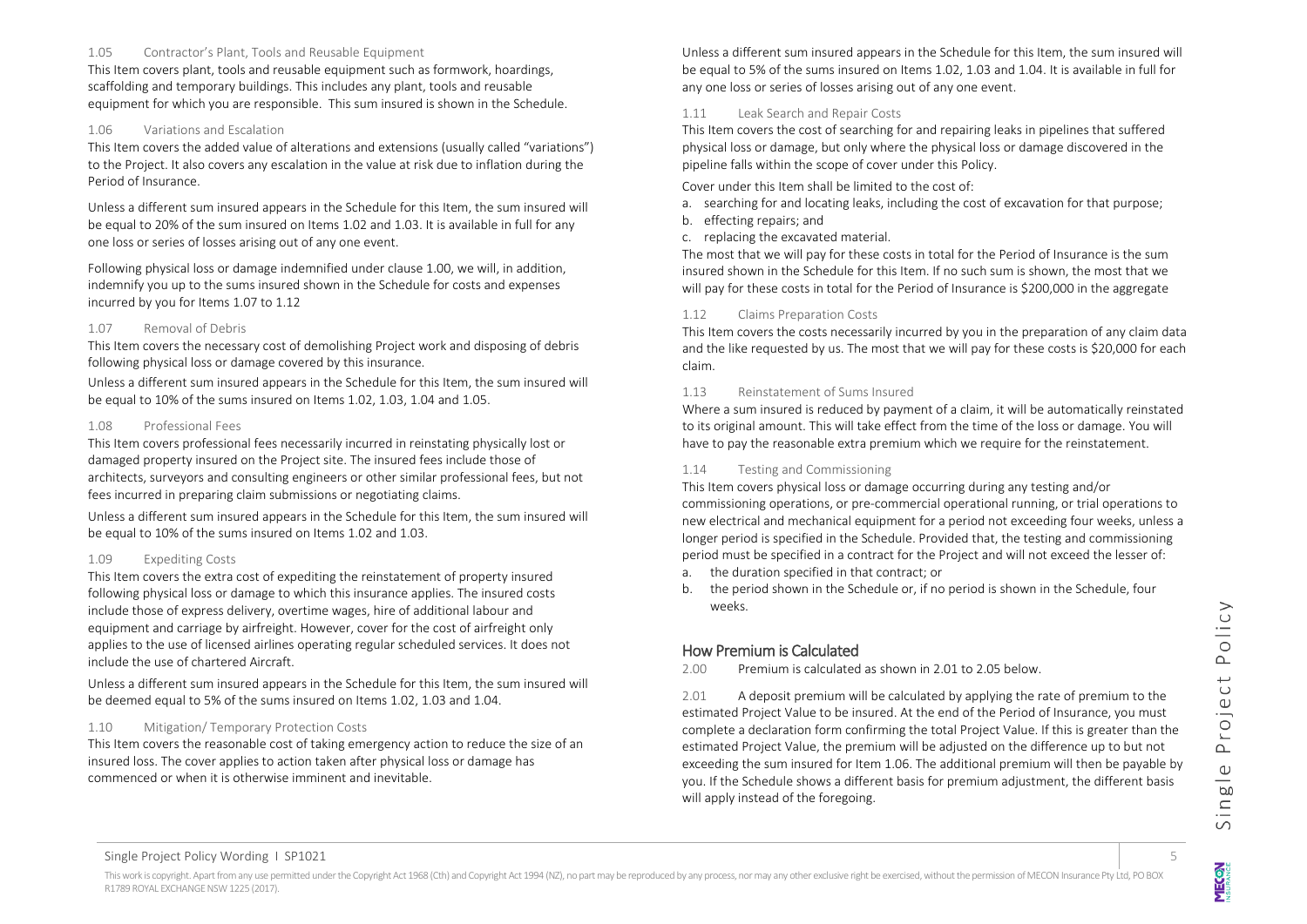2.02 Premium for cover under Items 1.03, 1.04 and 1.05 will, at the time of underwriting, be either calculated by applying the rate of premium to the sums insured or will be a fixed premium.

2.03 Premium for cover under Items 1.07, 1.08, 1.09, 1.10, 1.11 and 1.12 is included in the premium specified in Item 2.01. Reducing any automatic sum insured under these Items will not reduce the premium.

2.04 Premium is not initially charged for cover under Item 1.06. It is adjusted at the end of the Period of Insurance in accordance with Item 2.01.

2.05 Additional premium will be payable for any optional endorsement that increases the amount of cover.

#### <span id="page-5-0"></span>Basis Upon Which Claims are Paid

3.00 For property insured, other than Plant, Tools, Reusable Equipment insured under Item 1.05, we will pay the cost of reinstating the property insured to a condition the same as but not better than its condition immediately before the physical loss or damage with allowance for any Deductible.

We will not pay more than the sum insured on any lost or damaged property and, although the total Project Value must be declared at the end of the Period of Insurance (see Item 2.01 above), the sum insured shown in the Schedule at the time loss or damage happens will be used to adjust the claim for that loss or damage. Where appropriate, your reasonable mark-up or margin applicable to the Project will be included in any settlement.

3.01 Where property insured has been destroyed and you have been fully indemnified for it, any remaining salvage value of that property will belong to us.

3.02 If the physical loss or damage happens to Plant, Tools, Reusable Equipment insured under Item 1.05, payment will be based on the lesser of the Market Value of such property insured and the cost of repair unless such property is not more than 24 months past its purchase date when new, in which case we will pay the lesser of the current new replacement value of such property or the cost to repair such property.

3.03 Physical loss or damage resulting from earthquake, fire, water, rain, landslip, erosion, subsidence, collapse, Storm or Flood during any period of ninety-six consecutive hours will be deemed one event of physical loss or damage for the purpose of applying a Deductible. You may choose the time at which a 96-hour period commences, but no two periods may overlap.

3.04 Where you have effected separate "marine cargo insurance", in the event of physical loss or damage to property insured being discovered after the marine voyage has terminated under such marine cargo insurance, and if after proper investigation it is not possible to ascertain whether such physical loss or damage happened prior to the termination of the marine voyage, or subsequently, we will contribute 50% of the properly adjusted claim, provided that the marine cargo insurers also agree to contribute 50% of the claim. Such contribution to be without prejudice to subsequent final apportionment of the claim as may be agreed between us and the marine cargo insurers in the light of the terms and conditions of the respective policies.

It is further agreed that in the event of the Deductible under this Policy being different from the deductible/excess under the marine cargo insurance Policy, in settling claims as described above, each insurer shall deduct 50% of its deductible/excess from its 50% share of the adjusted claim.

3.05 Where the property insured sustains physical loss or damage, which we deem to be total destruction, but the foundations are not destroyed, and due to the exercising of statutory powers and/or delegated legislation and/or authority by Government Department, Local Government or any other Statutory Authority reinstatement of the Project has to be carried out upon another site, then the abandoned foundations will be deemed to be lost too.

3.06 This insurance does not cover the cost of any modification or improvement made to property insured during its reinstatement following physical loss or damage.

#### <span id="page-5-1"></span>Section One - Exclusions

4.00 Cover under Section One of the Policy is subject to the following exclusions.

#### 4.01 Breakdown

This insurance does not cover loss or damage caused to:

a. secondhand machinery forming part of the Project; or

b. any plant, tools or reusable equipment;

through its own mechanical, electrical or electronic breakdown, failure or derangement.

#### 4.02 Cessation of Work

This insurance does not cover loss or damage happening to the Project if no physical building work has been carried out on it for more than sixty consecutive days unless, prior to or during the sixty days, you have notified us that you require cover to continue and you have received our written acceptance of extended cover.

#### 4.03 Consequential Loss

This insurance does not cover consequential financial loss such as any penalty, any loss due to delay, lack of performance or loss of contract, or any liquidated damages.

#### 4.04 Design, Material and Workmanship

This insurance does not cover loss of or damage to and the cost necessary to replace, repair or rectify:

- a. any component part or individual item of property insured which is defective in design plan specification materials or workmanship; or
- b. property insured lost or damaged to enable replacement repair or rectification of property insured excluded by a. above.

Note: a. above shall not apply to other parts or items of property insured which are free from defect but are lost or damaged in consequence thereof.

For the purpose of the Policy and not merely this exclusion, property insured shall not be regarded as lost or damaged solely by virtue of the existence of any defect in design plan specification materials or workmanship in the property insured or any part thereof.

Despite anything in this exclusion to the contrary, the cost of removal and disposal of undamaged parts of the Project necessary to enable the lost or damaged parts of the

**MECON**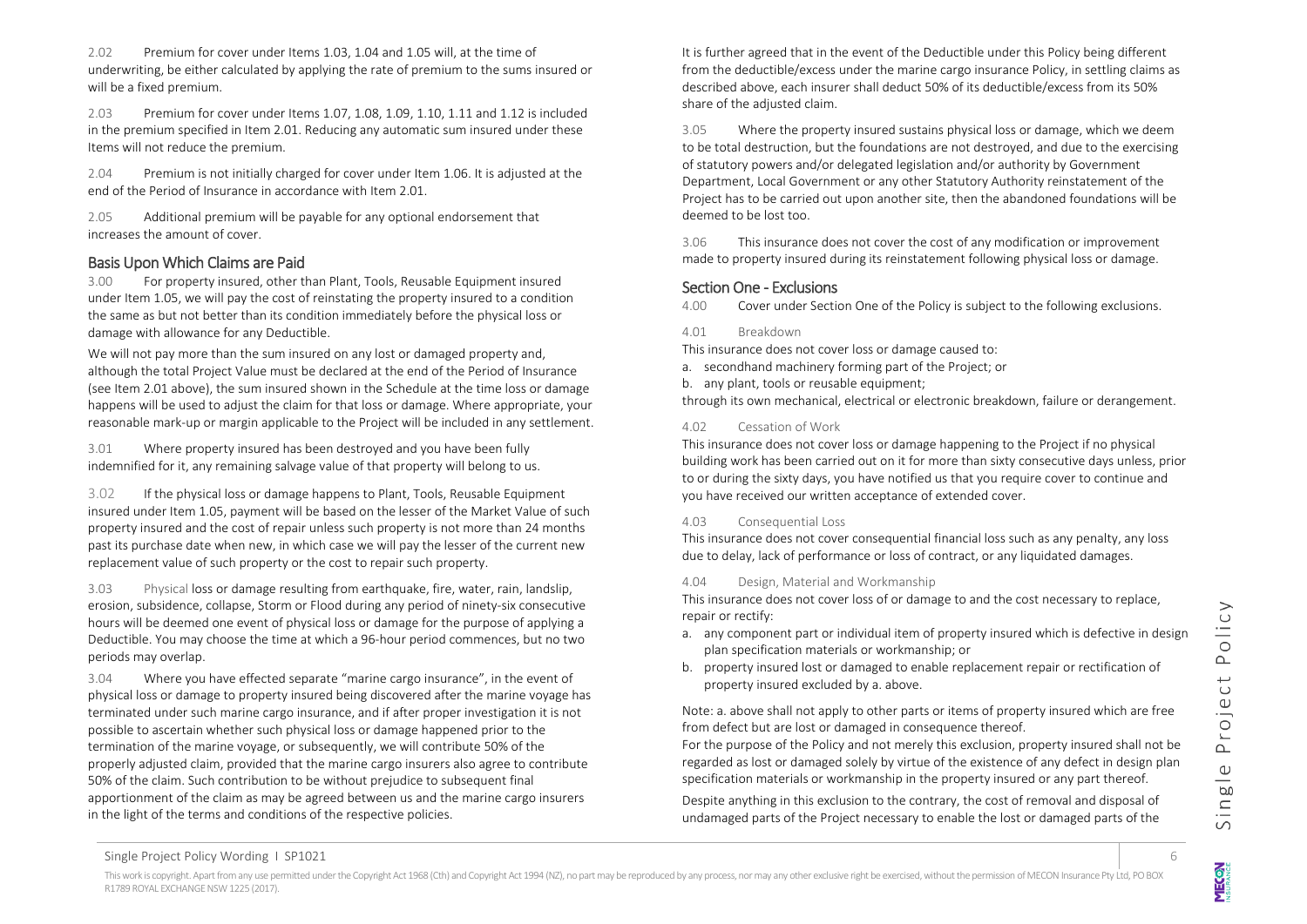#### 4.05 Inventory

This insurance does not cover loss that is discovered only by taking an inventory unless you can prove the time and cause of the loss.

#### 4.06 Ocean Shipment

This insurance does not cover loss or damage arising during transit by sea unless the shipment is by barge or roll-on, roll-off ferry in coastal waters within the Territorial Limit.

#### 4.07 Paper Records and Money

This insurance does not cover loss of or damage to paper records, including but not limited to files, drawings, accounts, deeds, bills and evidence of debt. Nor does this insurance cover loss of or damage to any currency, money, stamps, securities or cheques. For the avoidance of doubt, loss of money includes that money paid to a supplier for services, goods or materials which the supplier fails to supply to you, unless the cause of non-supply is sudden and accidental physical damage to such goods or materials.

Despite this exclusion, costs (including overtime working or research) in re-writing or redrawing or re-creating plans and drawings or other contract documents or data including computer data as a result of loss or damage are covered by the Policy. Unless another amount is shown in the Schedule, the maximum amount payable for these Items is \$20,000.

#### 4.08 Vehicles, Watercraft and Aircraft

This insurance does not cover loss of or damage to any Vehicle licensed for general road use, nor to any Watercraft longer than 10 metres, nor to any Aircraft. The Policy does not cover contractor's plant of any description unless a sum insured is shown for it in Item 1.05.

#### 4.09 Wear and Tear, Corrosion and Deterioration

This insurance does not cover the cost of repairing or replacing any part due to:

- a. its wear and tear; or
- b. any corrosion or oxidation of that part howsoever caused; or
- c. deterioration of any part that is due to lack of use or normal atmospheric conditions.

This section has been intentionally left blank

# <span id="page-6-0"></span>SECTION TWO

## <span id="page-6-1"></span>PUBLIC LIABILITY

## <span id="page-6-2"></span>Insurance Provided

5.00 Insuring Clause

We will indemnify you for all sums that you become legally liable to pay as compensation for Personal Injury and/or Property Loss (referred to as 'Liability' in Section Two) that

a. happens within the Territorial Limit during the Period of Insurance; and

b. results from an Occurrence in connection with the Business.

Cover under this Section of the Policy is subject to all terms of this insurance in so far as they can apply.

5.01 We will also indemnify you for the following costs, but only if they are incurred by us or with our consent - which will not be unreasonably withheld. Cover for these costs is in addition to the Limit of Indemnity shown in the Schedule.

- a. Defense and associated costs incurred in connection with any Liability or allegation of Liability to which this insurance applies even if the allegation is groundless, false or fraudulent. This includes bringing or defending appeals in connection with such Liability.
- b. The cost of temporary repairs undertaken to prevent any immediate threat of Property Loss or Personal Injury.
- c. Legal costs incurred at any coronial inquest or inquiry.
- d. The costs of rendering first aid, surgical or medical relief at the time of any Personal Injury.
- e. The costs necessarily incurred by you in the preparation of any claim data and the like requested by us. The most that we will pay for these costs is \$10,000 for each claim.

# <span id="page-6-3"></span>Limit and Type of Liability

6.00 Except where stated to the contrary, and subject to Items 5.00 and 5.01, our indemnity shall not for each of the following Items exceed the Limit of Indemnity shown in the Schedule for that Item. Where a Limit of Indemnity is shown in the Schedule as "each and every Occurrence", the Limit of Indemnity will be automatically reinstated to its original amount as and when we make any indemnity payment in relation to such Item. Provided we have agreed to indemnify you, such reinstatement will take effect from the time of the Occurrence. Where a Limit of Indemnity is shown in the Schedule as "aggregate in the Policy Period", such limits will not be reinstated unless, and until, additional premium has been paid to reinstate these limits as determined by us.

#### 6.01 Public Liability

Apart from the costs covered by Item 5.01, the Limit of Indemnity under this Item is the most that we will pay for all Liability arising out of an Occurrence. The limit is available in full for each Occurrence.

**MECON**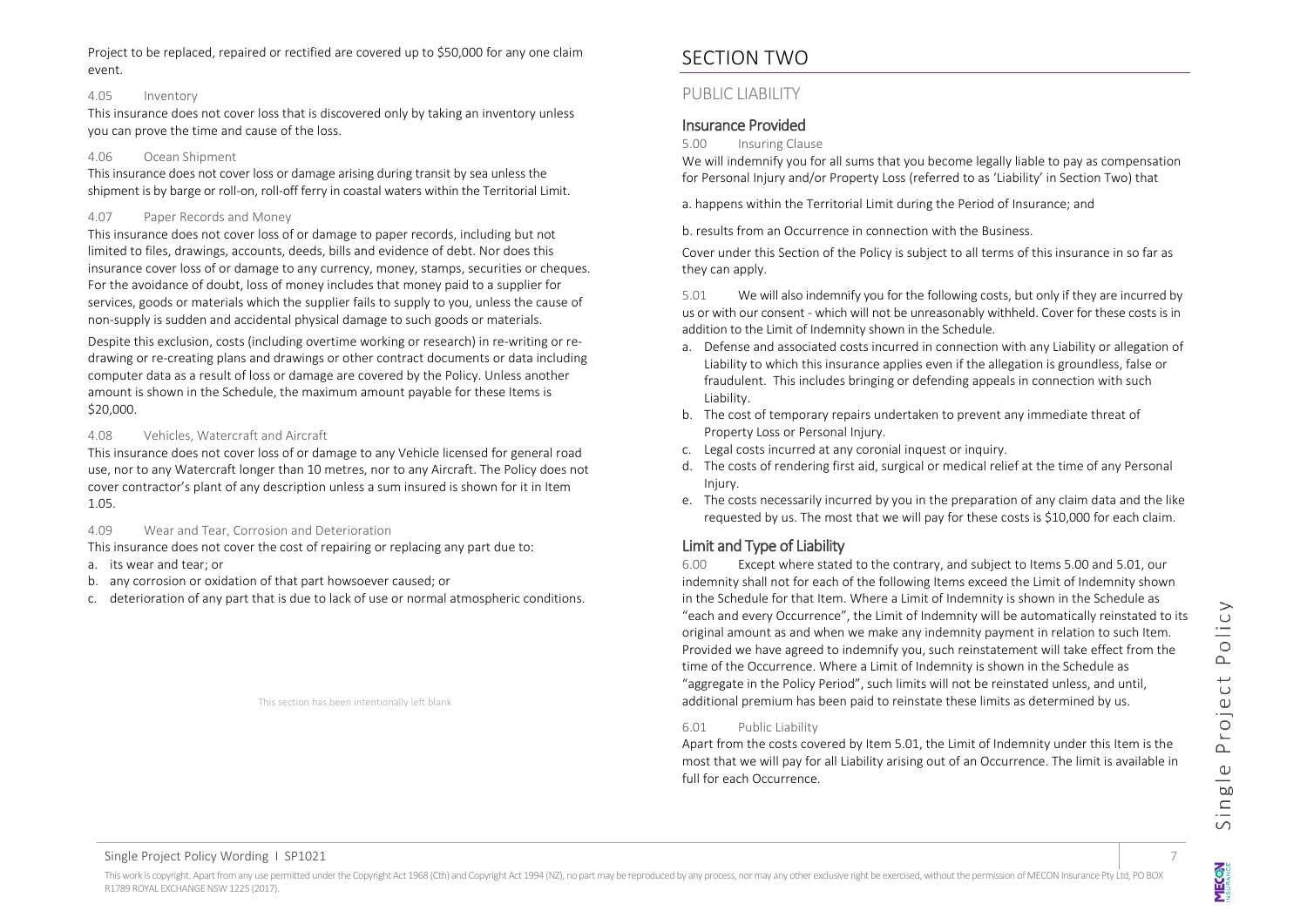#### 6.02 Vibration, Weakening or the Removal of Support

The Limit of Indemnity under this Item applies to Liability caused by or arising from vibration, or the weakening or removal of any support. It is the most we will pay in the aggregate for all Liability caused by or arising out of vibration, weakening or removal of support during the Period of Insurance.

#### 6.03 Property in Care, Custody or Control

The Limit of Indemnity under this Item applies to liability for Property Loss to Property in Care, Custody or Control. It is the most that we will pay for in the aggregate for all liability for such Property Loss during the Period of Insurance.

#### <span id="page-7-0"></span>How Premium Is Calculated

7.00 Premium is calculated as shown in 7.01 to 7.02 below.

7.01 For cover under Item 6.01 a deposit premium will be calculated by applying the rate of premium to the estimated Project Value.

On expiry of the Period of Insurance, you must complete a declaration form clarifying the actual Project Value. If this is greater than the estimated Project Value, the premium will be adjusted on the difference. The additional premium will then be payable by you.

7.02 For cover under Items 6.02 and 6.03, the premium is either a fixed premium or it is calculated by applying a rate of premium to the applicable limit of indemnity.

#### <span id="page-7-1"></span>Section Two - Exclusions

8.00 Cover under Section Two is subject to the following exclusions.

#### 8.01 Asbestos

This insurance does not cover any loss, damage, Liability or cost connected in any way with asbestos, or with any product or material containing asbestos.

#### 8.02 Contract or Agreement

This insurance does not cover Liability that you have assumed under any contract or agreement requiring you to:

- a. effect insurance over property, either real or personal; or
- b. accept Liability regardless of fault.

However, this does not apply to:

- i. Liability that would have been implied by law in the absence of such contract or agreement; or
- ii. Liability assumed under incidental contracts; or
- iii. terms relating to merchantability, quality, fitness or care of Products which are implied by law or statute; or
- iv. Liability assumed under construction contracts; or
- v. Liability assumed under contracts shown on the Schedule.

"Incidental contracts" means any rental or lease agreement, any written contract with any authority (or entity) for the supply of electricity, fuel, gas, air, steam, water or sewerage reticulation or other essential services, or with any railway authority for the unloading and / or transport of material, including contracts relating to the operation of railway sidings. It does not include contracts in connection with work done for such authorities or entities.

#### 8.03 Defamation

This insurance does not cover Liability arising out of defamation:

- a. made before the beginning of the Period of Insurance; or
- b. made by you or at your direction if you could reasonably have known that it was false or unlawful.

#### 8.04 Demolition

This insurance does not cover Liability arising directly or indirectly out of demolition work on any structure over 15 metres high. This does not apply to internal demolition work on non-structural property.

If the Schedule says that demolition work is insured, the exclusion will not apply to that work to the extent that the Schedule says it is insured.

#### 8.05 Explosives

This insurance does not cover Liability arising directly or indirectly out of any blasting operation or the handling or use of explosives.

If the Schedule says that any of this work is insured, the exclusion will not apply to that work to the extent that the Schedule says it is insured.

#### 8.06 Loss of Use

This insurance does not cover Liability for loss of use of any property that has not been physically lost or damaged resulting from:

- a. any delay in or lack of your performance of Project work; or
- b. any design defect; or
- c. your failure to comply with any Project specification.

#### 8.07 Penalties and Damages

This insurance does not cover Liability for any:

- a. aggravated, punitive or exemplary damages; or
- b. any fine; or
- c. any liquidated damages or a penalty imposed under the terms of any contract, warranty or agreement.

#### 8.08 Personal Injury to Employees

- a. This insurance does not cover liability for Personal Injury to any Employee arising directly or indirectly out of their employment in the Business.
- b. This insurance does not cover any claim arising under workers' compensation legislation or under any industrial award or agreement or determination.
- c. This insurance does not cover any claim that is within the scope of compulsory workers' compensation insurance, even if the compulsory insurance has not been taken out.

**MECON** 

Single Project Policy Wording 1 SP1021 8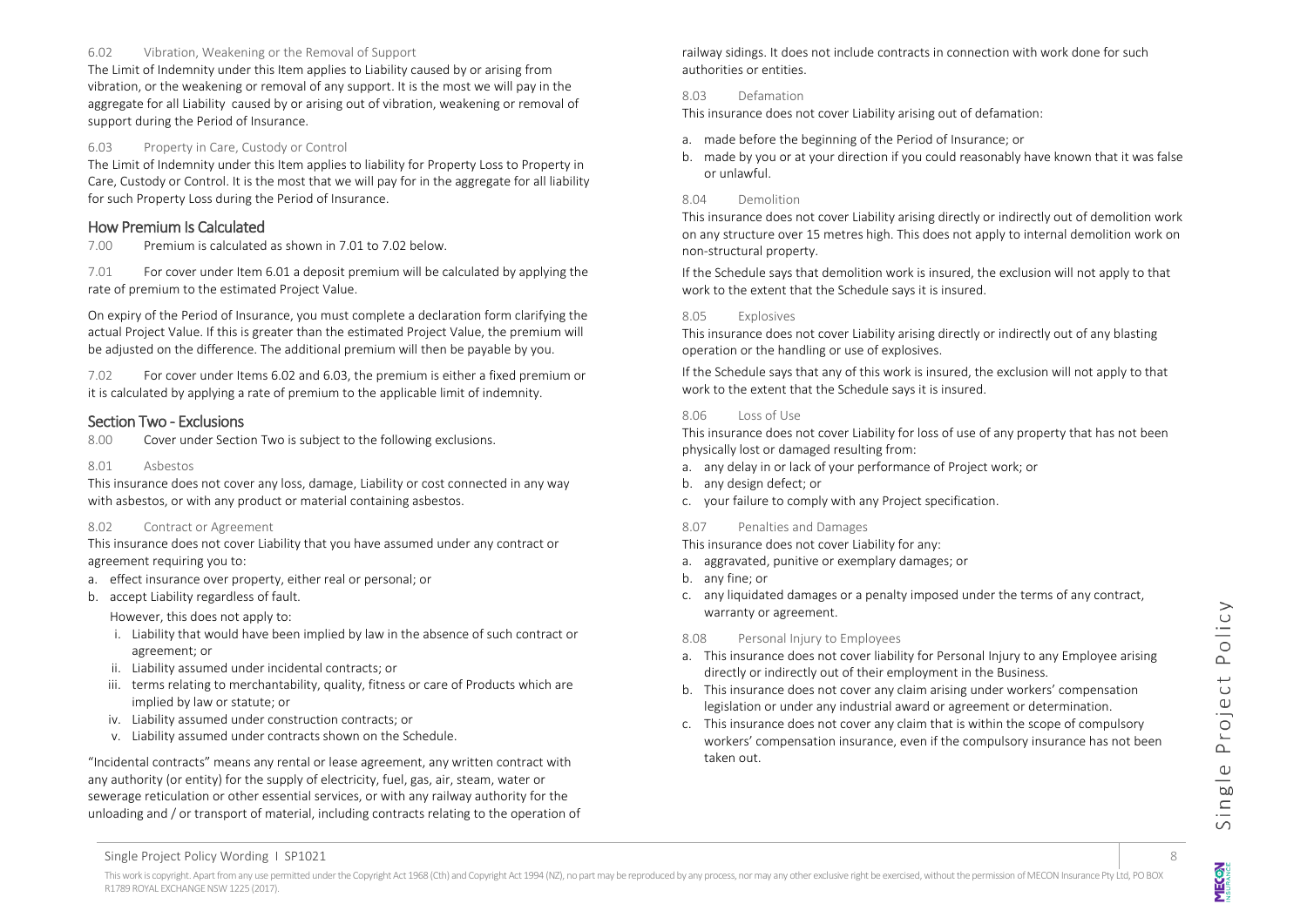#### 8.09 Pollution

This insurance does not cover Liability:

- a. arising directly or indirectly out of the discharge, dispersal, release or escape of any Pollutant; or
- b. for cost incurred in removing, nullifying or cleaning up any Pollutant; or
- c. for cost of preventing the escape of any Pollutant.

However, this exclusion does not apply where the discharge, dispersal, release or escape results from a sudden identifiable event:

- i. that you neither expected nor intended; and
- ii. that took place in its entirety at a specific time and place.

"Pollutant" means any solid, liquid, gaseous, biological or thermal irritant or contaminant, including but not limited to dust, smoke, vapour, soot, fumes, chemicals, organisms or waste. "Waste" includes but is not limited to any material destined to be recycled, reconditioned or reclaimed.

8.10 Products Liability

This insurance does not cover Liability arising out of a Product.

#### 8.11 Professional Services

#### This insurance does not cover Liability arising:

a. out of the rendering of or failure to render professional advice or service by you for a fee, or any error or omission connected with such professional advice or service; or

b. in connection with any confirmation of compliance required under the Design and Building Practitioners Act (2020) or any amendment or replacement of that Act.

#### 8.12 Project

This insurance does not cover liability for Property Loss to any property:

- a. under construction on a site where you are or have been working, or
- b. that is insured under Section One of the Policy, or
- c. that is a Product.

For the avoidance of doubt, structures that were used or occupied prior to any work (by you or by any others) commencing on the site do not constitute such property. However, if applicable, coverage for such structures will only be in excess of the sum insured specified in Section One for existing structures.

#### 8.13 Property in Care, Custody or Control

This insurance does not cover any liability for Property Loss to Property in Care, Custody or Control in respect of Property Loss:

- a. caused to the part of such property by work that you have done on that part. However, this exclusion does not apply whilst such property which is being worked on is on a hook or whilst being lifted, lowered, positioned, re-positioned, located or relocated by means of a crane or any other similar mechanical lifting device. Further, the Limit of Indemnity available for liability in connection with such Property Loss will be that shown in the Schedule for Item 6.03 (Property in Care, Custody or Control); and/or
- b. to any Vehicle with a Market Value greater than \$100,000; and/or

c. to any property owned by any of your relatives or by anyone who normally resides with you.

For the avoidance of doubt, exclusion 8.16 (Vehicles) applies to any Vehicle.

#### 8.14 Schedule Items

This insurance only applies to Items with a limit of indemnity set against them in the Schedule. This applies to Liability under each of the following headings:

- a. Public Liability; and
- b. Vibration, Weakening or the Removal of Support; and
- c. Property in Care, Custody or Control.

Items with no limit of indemnity set against them are excluded from cover.

#### 8.15 Underground Services

This insurance does not cover liability for Property Loss to any underground pipe or cable unless you can show that:

- a. you obtained written details or plans of its position from the appropriate authority; and
- b. using that detail or plan, you took reasonable care to locate the position of the pipe or cable.

## 8.16 Vehicles

This insurance does not cover Liability directly or indirectly arising out of the use of any Vehicle that is required by law to be:

- a. registered for road use; or
- b. insured for third party bodily injury liability.

However, where the Vehicle is unregistered (or is registered but the third-party bodily injury liability insurance has been effected but does not apply) and is, at the time of Occurrence:

- a. on or within 100 meters of the site where it is, or has been working; or
- b. within 100 meters of the place where it is normally stored; this exclusion will not apply.

## 8.17 Watercraft or Aircraft

This insurance does not cover Liability arising directly or indirectly out of the ownership, use or operation of:

- a. any Watercraft exceeding 10 metres in length; or
- b. any Aircraft.

## <span id="page-8-0"></span>GENERAL EXCLUSIONS

9.00 The following exclusions apply to cover under both Sections of the Policy.

## 9.01 Aluminium Composite Panelling

Despite anything contained in the Policy to the contrary, this insurance does not cover any loss or damage or Liability or cost in connection with the combustion of ACP where such combustion directly or indirectly results from, or is exacerbated by, or due to the application of heat: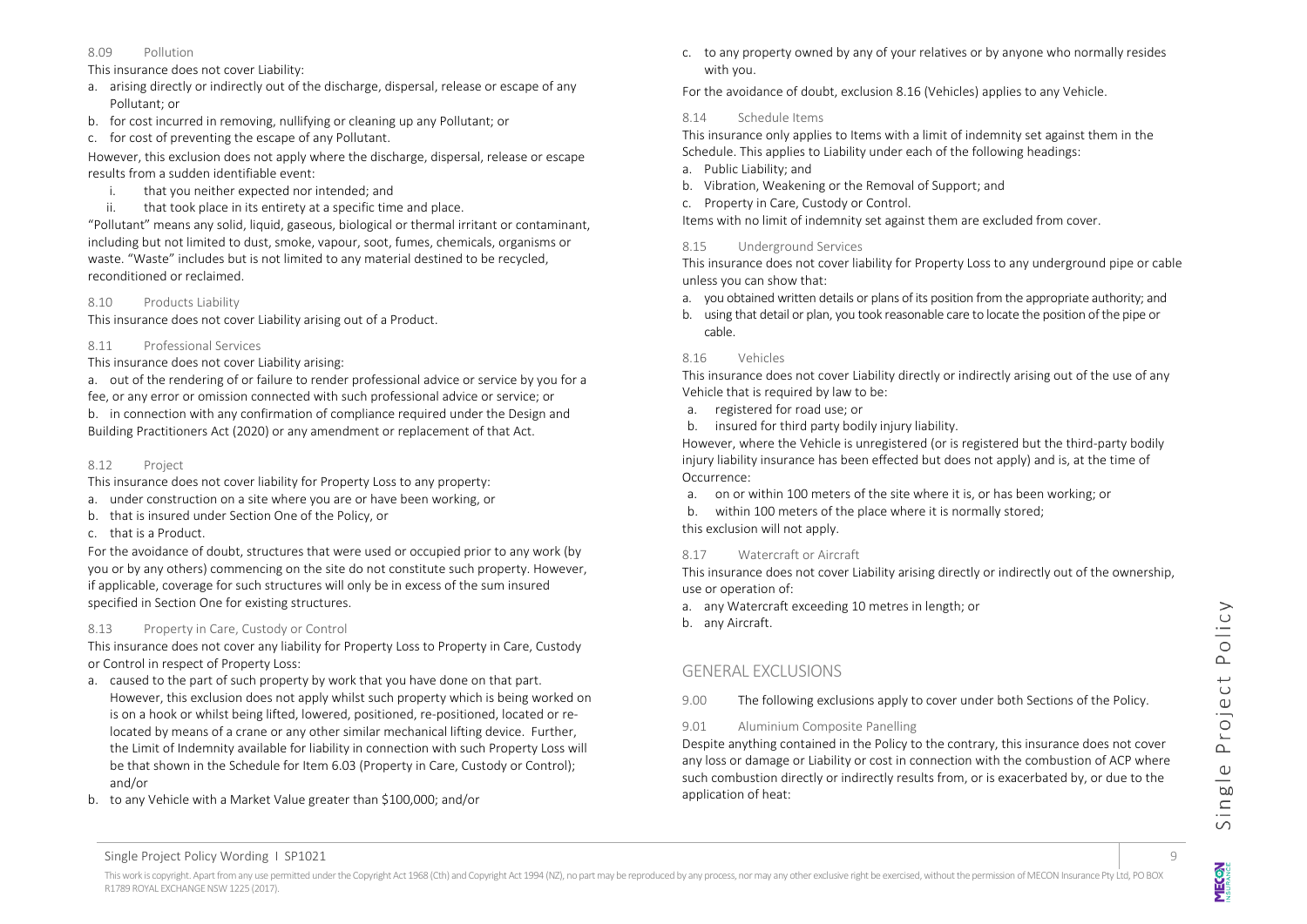i. from any source connected with a Project, or

ii. connected with, from or due to anyone allowed on the Project site. For the avoidance of doubt, "the Project site" does not include other tenancies or

common areas in a complex where the Project is being undertaken.

For the purpose of this exclusion only, "ACP" means Aluminium Composite Panelling of a type which is not approved by relevant authorities for use in new construction work.

#### 9.02 Communicable Disease

- a. Notwithstanding any provision to the contrary within this insurance, this Policy does not insure any loss, damage, Liability, cost or expense of whatsoever nature directly or indirectly caused by, contributed to by, resulting from, arising out of, or in connection with a Communicable Disease or the fear or threat (whether actual or perceived) of a Communicable Disease regardless of any other cause or event contributing concurrently or in any other sequence thereto.
- b. As used herein, a Communicable Disease means any disease which can be transmitted by means of any substance or agent from any organism to another organism where:
	- i. the substance or agent includes, but is not limited to, a virus, bacterium, parasite or other organism or any variation thereof, whether deemed living or not, and
	- ii. the method of transmission, whether direct or indirect, includes but is not limited to, airborne transmission, bodily fluid transmission, transmission from or to any surface or object, solid, liquid or gas or between organisms, and
	- iii. the disease, substance or agent can cause or threaten bodily injury, illness, damage to human health, human welfare or property.

## 9.03 Electronic Data

This Policy does not cover any loss or damage or Liability or cost arising in connection with Electronic Data. However, this does not apply to cover under Section One where the loss is a direct consequence of loss or damage to property insured.

"Electronic Data" means data that can be, or has been, distributed or stored by electronic, electrical or electro-mechanical equipment and includes programs, software and coded instructions for such equipment.

## 9.04 Fungus, Mildew and Mould

This Policy does not cover any loss or damage or Liability or cost directly or indirectly connected with any type of biological contaminant, including but not limited to any kind of fungus and any substance produced by, emanating from, or arising out of any fungus.

#### 9.05 Insurance Sanctions

If, by virtue of any law or regulation which is applicable to us, our parent companies or our ultimate controlling entity, at the inception of this Policy or at any time thereafter, providing coverage to you is or would be unlawful because it breaches an applicable embargo or sanction, we will provide no coverage and have no liability whatsoever nor provide any defense to you or make any payment of defense costs or provide any form of security on your behalf, to the extent that it would be in breach of such embargo or sanction.

## 9.06 Internet Operations

This Policy does not cover any loss or damage or Liability or cost directly or indirectly caused by or arising from your Internet Operations.

"Internet Operations" means any of the following:

- a. the use of any electronic mail system by you or by anyone else at your order or with your consent; or
- b. access through your network to the World Wide Web or a public Internet site by you or by anyone else at your order or with your consent; or
- c. access to your internal company information and computing resources that is made available through the World Wide Web; or
- d. the operation and maintenance of your web site.

This exclusion will not apply to loss or damage or Liability or cost arising out of any material reproduced on your web site that is already in print by a manufacturer in support of its products. However, the exclusion will apply to any other advice or information located on your website for the purpose of attracting customers.

#### 9.07 Other Insurance

- a. If you make a claim under this Policy in respect of an Occurrence or an event recoverable under this Policy which claim is, or may be, covered in whole or in part by any other contract of insurance, then you must advise us of the full details of such other insurance when making a claim under this Policy.
- b. Despite anything contained in this Policy to the contrary, where you have effected any other contract of insurance or are a beneficiary under any other contract of insurance or where any third party beneficiary under this Policy has entered into any other contract of insurance and/or has effected any other contract of insurance which but for the existence of this Policy would cover any claim under this Policy then we shall in respect of such claim not be liable to pay any amount except to the extent that the amount of such claim exceeds the amount payable under such other contract of insurance.
- c. This exclusion shall not operate in respect of a claim by you where you are a contracting party to, or has entered into, this Policy and where you are also a contracting party to, or has entered into, the other contract of insurance.

#### 9.08 Radioactive Contamination

This Policy does not cover any loss or damage or Liability or cost directly or indirectly caused by, or contributed to, or arising from:

- a. ionising radiations or contamination by radioactivity from any nuclear fuel or from any nuclear waste from the combustion or fission of nuclear fuel; or
- b. radio-active toxic explosive or other hazardous properties of any nuclear assembly or nuclear component thereof.

## 9.09 Terrorism

This Policy does not cover any loss or damage or Liability or cost of any nature directly or indirectly caused by, resulting from or in connection with any act of Terrorism regardless of any other contributing cause or event.

NEO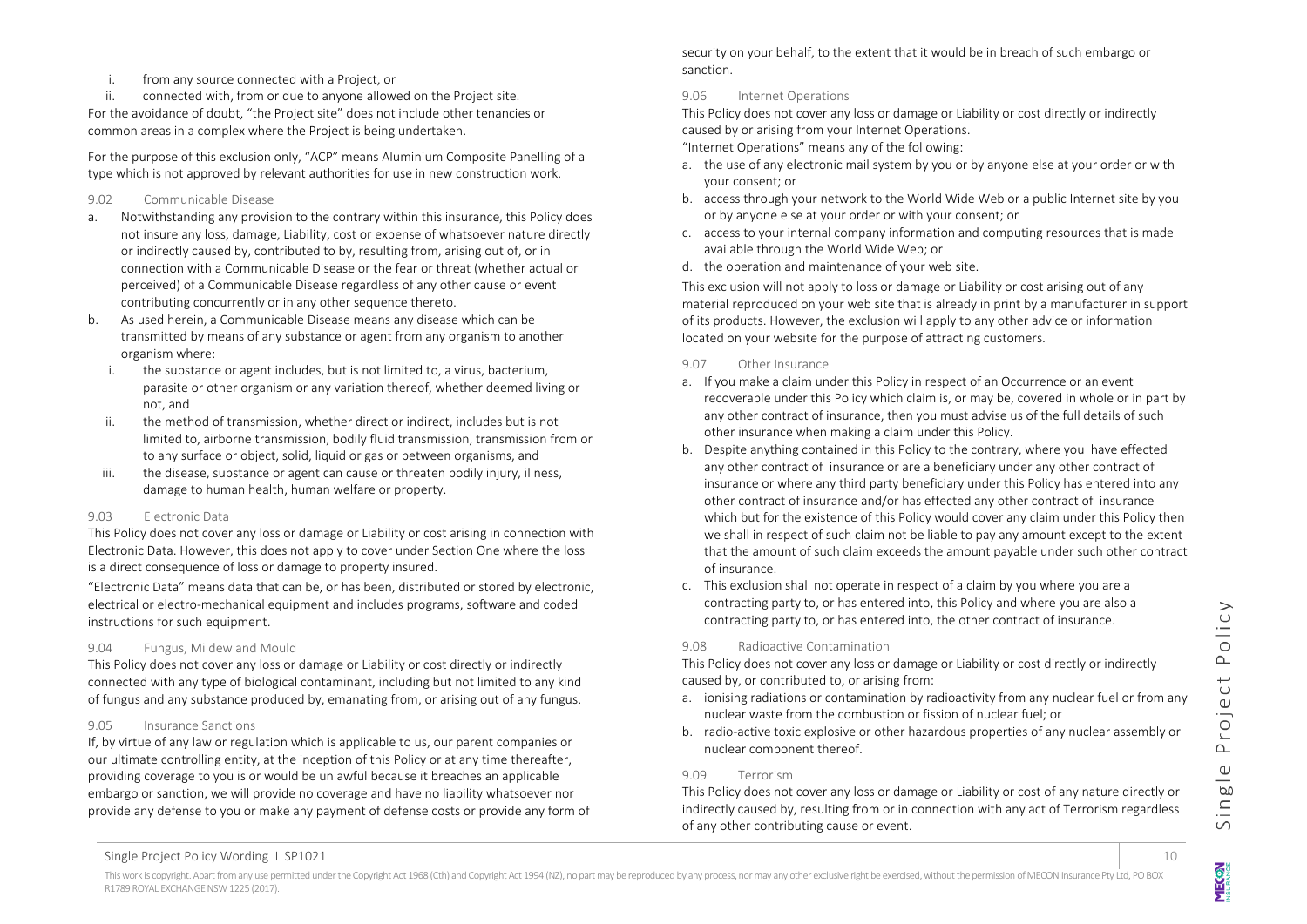For the purpose of this exclusion, "Terrorism" means an act, including but not limited to the use or threat of force, or violence by any person or group of people, whether acting alone or on behalf of or in connection with any organisation or government which, from its nature or context, is committed for, or in connection with, political, religious, ideological, ethnic or similar purposes or reasons, including the intention to influence any government or put the public or any section of the public in fear.

This insurance also excludes any loss or damage or Liability or cost of any nature directly or indirectly caused by, resulting from or in connection with any action taken in controlling, preventing, suppressing or in any way relating to any act of Terrorism.

#### 9.10 War

This Policy does not cover any loss or damage or Liability or cost of any nature directly or indirectly caused by, resulting from or in connection with or in consequence of war, invasion, act of foreign enemy, hostilities (whether war be declared or not), civil war, rebellion, revolution, insurrection, or military or usurped power.

#### <span id="page-10-0"></span>GENERAL CONDITIONS

10.00 The following General Conditions apply to the Policy. The General Conditions impact the way the Policy works and if you fail to fulfil your obligations under them, or under any other term of the Policy, it may have an adverse effect on the cover provided to you or your claim under the Policy.

#### 10.01 Admission of Liability

This condition applies to insurance under Section Two. Unless you have obtained our prior written consent, neither you nor any of your Employees may:

- a. admit liability or guilt in connection with any Occurrence; or
- b. do anything that might be seen as an admission of liability or guilt unless permissible in law; or
- c. settle any third-party claim, even though it may be within the amount of the Deductible.

#### 10.02 Alteration of Risk

You must immediately advise us of any alteration, addition, design or work methodology that differs from that previously disclosed to us.

#### 10.03 Cancellation

The Policy may be cancelled:

- d. by you at any time by giving notice to us in writing. The cancellation will take effect from the date we receive your notice. Unless the premium is minimum and deposit, you will be entitled to a pro rata refund of premium for any unused Period of Insurance, less 20% for our costs; and
- e. by us in accordance with the provisions of the *Insurance Contracts Act 1984* (Cth) and its amendments. You are entitled to a pro rata refund of premium for any unused Period of Insurance.

The Policy will automatically be terminated from the time your Business is wound up or carried on by a liquidator, receiver, administrator or is permanently discontinued.

10.04 Claim Conduct

If any loss or damage or allegation of liability occurs that may give rise to a claim under this Policy, you must:

- a. inform us of this as soon as you can; and
- b. provide such written documents and information as we may reasonably require; and
- c. take all steps within your power to minimise the extent of loss or damage or liability; and
- d. where reasonably possible, preserve any property affected and make it available for us or our representatives; and
- e. inform the Police if the loss or damage has been caused by any malicious act, theft or other crime; and
- f. forward to us every letter, writ, summons and process in relation to your claim as soon as you receive it; and
- g. advise us in writing as soon as you receive notice of any prosecution or inquest that involves you and is relevant to your claim; and
- h. provide any assistance that we may reasonably require.

#### 10.05 Cross Liability

Each party insured under Section Two of this Policy will be insured as if a separate Policy had been issued to each. Accordingly, each party will be insured for their liability to any other party. However, this does not increase any limit of indemnity. A limit of indemnity applies to all of the insured parties collectively (this paragraph or its equivalent is known as a "Cross Liability" clause).

#### 10.06 Fraud

If you make a claim that is fraudulent, we may by law have the right to cancel this Policy and may seek legal recourse against you.

#### 10.07 Inspection

You must allow us or our representative, after reasonable notice to you and at an arranged time, to inspect any property insured and to review any financial or other records where it is reasonably required for this insurance or a claim under it.

#### 10.08 Subrogation

If you have a right to recover your loss from any other party, then, on accepting liability under this Policy, we will be entitled to exercise that right in your name and to its own benefit. This is called 'subrogation'. You must fully co-operate with us in exercising that right. If you are the other party, we will not exercise subrogation against you as long as you have not forfeited your right to indemnity under this Policy.

This section has been intentionally left blank

**MECON** 

Single Project Policy Wording 1 SP1021 11 11

This work is copyright. Apart from any use permitted under the Copyright Act 1968 (Cth) and Copyright Act 1969 (Na), no part may be reproduced by any process, nor may any other exclusive right be exercised, without the per R1789 ROYAL EXCHANGE NSW 1225 (2017).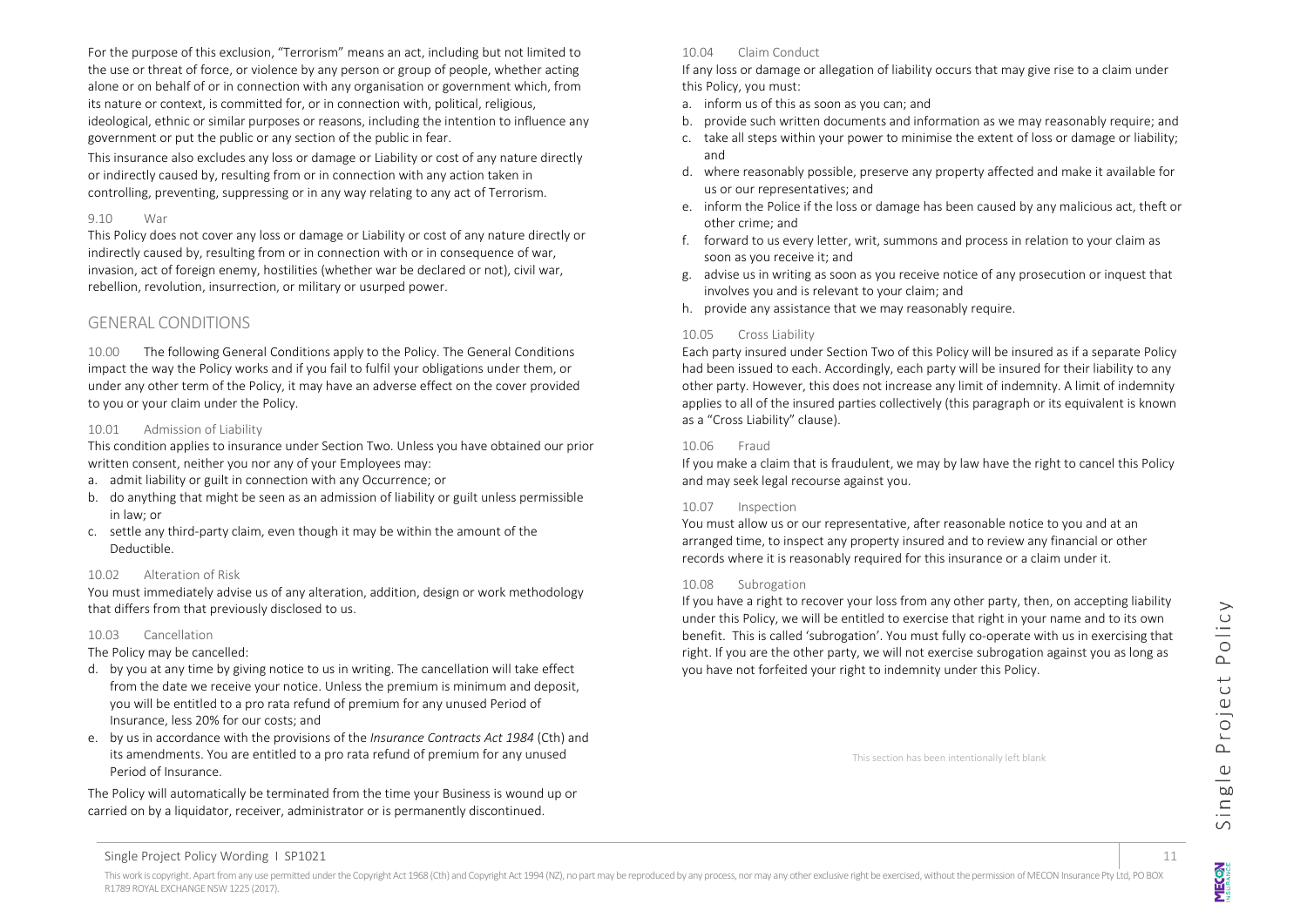## <span id="page-11-0"></span>IMPORTANT INFORMATION

## <span id="page-11-1"></span>Contacting Us and Confirming Transactions

You can contact MECON by: Telephone: (02) 9252 1040 E-mail: customerservice@mecon.com.au By Post: PO Box R1789 Royal Exchange NSW 1225

If you need confirmation of any of the Policy details, please contact MECON.

## <span id="page-11-2"></span>**Complaints**

MECON and the Insurer are committed to meeting and exceeding our clients' expectations and would like to know if these have not been met. You are entitled to make a complaint about any aspect of your relationship with MECON or the Insurer. The complaints process also applies to complaints regarding a declined claim, the value of a claim or financial hardship.

#### What is a complaint:

A complaint is an expression of dissatisfaction made to or about us, related to our products, services, staff, or the handling of a complaint, where a response or resolution is explicitly or implicitly expected, or legally required.

#### Internal Dispute Resolution Process (IDR)

#### What to do if you have a complaint

Regardless of whether the complaint is about MECON or the Insurer, complaints may be made to MECON by:

- E: [complaints@mecon.com.au](mailto:complaints@mecon.com.au)
- T: (02) 9252 1040
- M: MECON Insurance Pty Ltd PO Box R1789 Royal Exchange NSW 1225

To allow MECON and the Insurer to consider your complaint, please provide the following (where available):

- Name, address, email and telephone number of the policyholder;
- Policy number, claim number and product type;
- Name and address of the insurance intermediary through whom the Policy was obtained;
- Reasons why you are dissatisfied and an explanation of the situation that led to the complaint;
- Applications for Vulnerability Support and/or Financial Hardship, if applicable;
- Copies of any supporting documentation you believe may assist us in addressing your complaint appropriately.

#### How MECON and the Insurer will handle your complaint

MECON aims to acknowledge receipt of your complaint within one (1) Business Day. MECON will advise you of the name and contact details of the person assigned to review the complaint, and who will provide updates to you every ten (10) Business Days. Provided we have all the required information and have completed any necessary investigations, as well as all dispute resolution processes available, you will be provided with a final decision within thirty (30) Calendar Days of the date on which you first made your complaint to MECON.

Depending on the outcome of MECON's review and decision, we may refer your complaint to the Insurer, who will determine whether it will be reviewed further by its Internal Dispute Resolution Committee (IDRC). You will be notified of the outcome of any review, within 30 Calendar Days of MECON first being notified of the complaint.

If we cannot provide you with a final decision within this time, you will be provided you with an Internal Dispute Resolution Delay Notification, outlining the reasons for the delay and your right to complain to the Australian Financial Complaints Authority (AFCA), if you are dissatisfied.

## External Dispute Resolution Process (EDR)

## Australian Financial Complaints Authority (AFCA)

If MECON's or the Insurer's IDRC process does not resolve your complaint to your satisfaction, or within 30 Calendar Days of the date MECON first received your complaint, you may be able to seek a review using an external dispute resolution scheme which is administered by AFCA.

AFCA is an independent national scheme for consumers, free of charge and aimed at resolving disputes between the insured and MECON or the Insurer. AFCA can advise you if your complaint or dispute falls within its Rules.

Determinations made by AFCA are binding on MECON and the Insurer, where relevant. If you would like to refer your dispute to AFCA, you must do so within two (2) years of the final decision from IDR. AFCA may still consider a dispute lodged after this time if AFCA considers that exceptional circumstances apply. If AFCA advises you that their Rules do not cover your complaint or dispute, you can seek independent legal advice or access any other external dispute resolution options that may be available to you.

AFCA's contact details are:

#### Australian Financial Complaints Authority (AFCA)

GPO Box 3, Melbourne VIC 3001 Website: www.afca.org.au Email: info@afca.org.au Phone: 1800 931 678 (free call)

NEO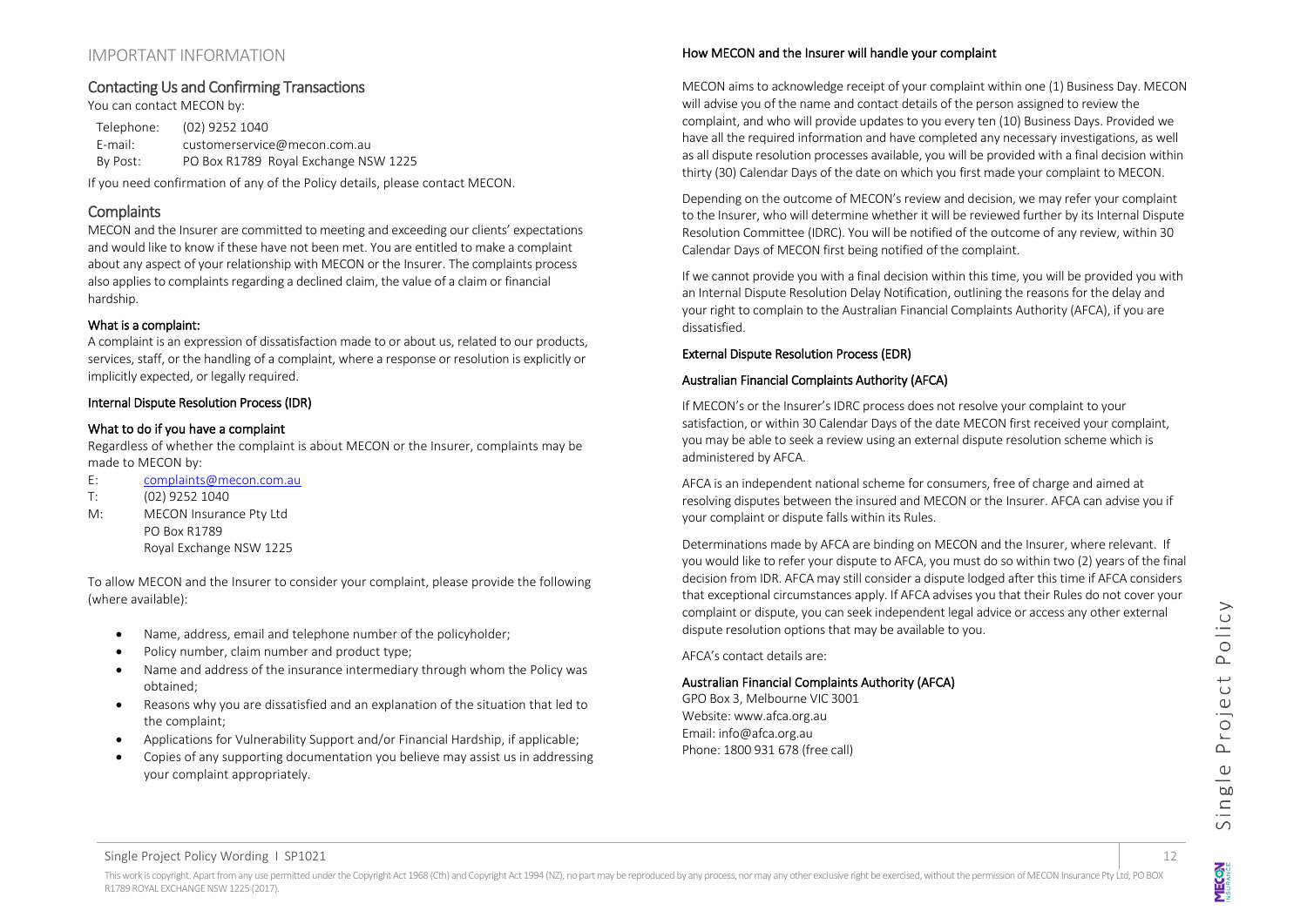## <span id="page-12-0"></span>Duty of Disclosure

If you enter into a contract for this insurance product, and such insurance is not for a home Project where you are an individual who has been issued an owner builder licence for the purpose of such Project, the following Duty of Disclosure Notice will apply:

Before you enter into an insurance contract, you have a duty to tell us anything that you know, or could reasonably be expected to know, may affect our decision to insure you and on what terms.

You have this duty until we agree to insure you.

You have the same duty before you renew, extend, vary or reinstate an insurance contract.

You do not need to tell us anything that:

- reduces the risk we insure you for; or
- is common knowledge; or
- we know or should know as an insurer; or
- we waive your duty to tell us about.

## If you do not tell us something

If you do not tell us anything you are required to, we may cancel your contract or reduce the amount we will pay you if you make a claim, or both.

#### If your failure to tell us is fraudulent, we may refuse to pay a claim and treat the contract as if it never existed.

## <span id="page-12-1"></span>Duty to take reasonable care not to make a misrepresentation

If you enter into a contract for this insurance product, and such insurance is for a home Project where you are an individual who has been issued an owner builder licence for the purpose of such Project, you have a duty to take reasonable care not to make a misrepresentation in accordance with the following:

You have a duty to take reasonable care not to make a misrepresentation to us before the contract of insurance is first entered into. You have the same duty when you renew, extend, vary or reinstate the contract.

This means that you must take reasonable care to answer accurately and completely all of the questions we ask you. If you are unsure about the requirements of any of our questions, please tell us. If you need to check your records or other information before answering, please make sure you do so. In answering our questions, you should also make sure you provide accurate and complete answers for anyone else to whom the questions apply.

Your compliance with this duty is very important as we make our decisions whether to insure you and, if so, on what terms based on the information you provide.

If you fail to take reasonable care and make a misrepresentation to us, we may be entitled to:

- cancel your contract;
- deny a claim or reduce the amount we will pay you if you claim, or

if the misrepresentation was made fraudulently, treat the policy as if it never existed.

## <span id="page-12-2"></span>Financial Claims Scheme

This Policy is covered by insurance companies authorised under the *Insurance Act* 1973 (Cth) (Insurance Act) to carry on any general insurance business in Australia by the Australian Prudential Regulation Authority (APRA). The insurance companies are subject to the prudential requirements of the Insurance Act. The Insurance Act contains prudential standards and practices designed to ensure that, under all reasonable circumstances, financial promises made by these insurers are met within a stable and efficient financial system.

Because of this, the protection provided under the Financial Claims Scheme legislation applies in relation to the insurance companies and the Policy. In the event of insolvency of the insurer, a person entitled to claim insurance cover under the Policy may be entitled to payment under the Financial Claims Scheme (access to the Scheme is subject to eligibility criteria). Information about the Financial Claims Scheme can be obtained from the APRA website at http://www.apra.gov.au and the APRA hotline on 1300 558 849.

## <span id="page-12-3"></span>General Insurance Industry Code of Practice

The Insurer is a signatory to the General Insurance Code of Practice. This aims to raise the standards of practice and service in the insurance industry, improve the way that claims and complaints are handled and help people better understand how general insurance works. Information brochures on the General Insurance Code of Practice are available upon request.

# <span id="page-12-4"></span>GST

GST, Input Tax Credit (ITC), Business Activity Statement (BAS) and Acquisition have the same meaning given to those terms in *A New Tax System (Goods and Services Tax) Act* 1999 (Cth) and related legislation. Taxable Percentage (TP) is your entitlement to an ITC on the premium expressed as a percentage.

The premium for this Policy includes an amount of GST. You must advise your correct Australian Business Number and TP to MECON. Any GST liability resulting from incorrect advice is payable by you. When we pay a claim, your GST status will determine the GST amount we pay.

When you are not registered for GST, the sums insured and limits of liability in the Policy include GST and we will pay your claims inclusive of GST. When you are registered for GST, the sums insured and limits of liability in the Policy exclude GST and we will pay your claims excluding GST unless you are liable to pay GST for a "relevant Acquisition" (such as goods and services to repair a damaged item insured by the Policy) and we pay the supplier directly for such goods and services, in which case we will also pay the GST amount.

We will reduce the GST amount it pays by the amount of any ITC to which you are, or would be, entitled if you made a "relevant Acquisition", in which case, the ITC may be claimable through your BAS. When settlement of any claim is less than the total amount claimed, we will only pay the amount of GST (less your entitlement for ITC) applicable to the settlement amount.

**MECON**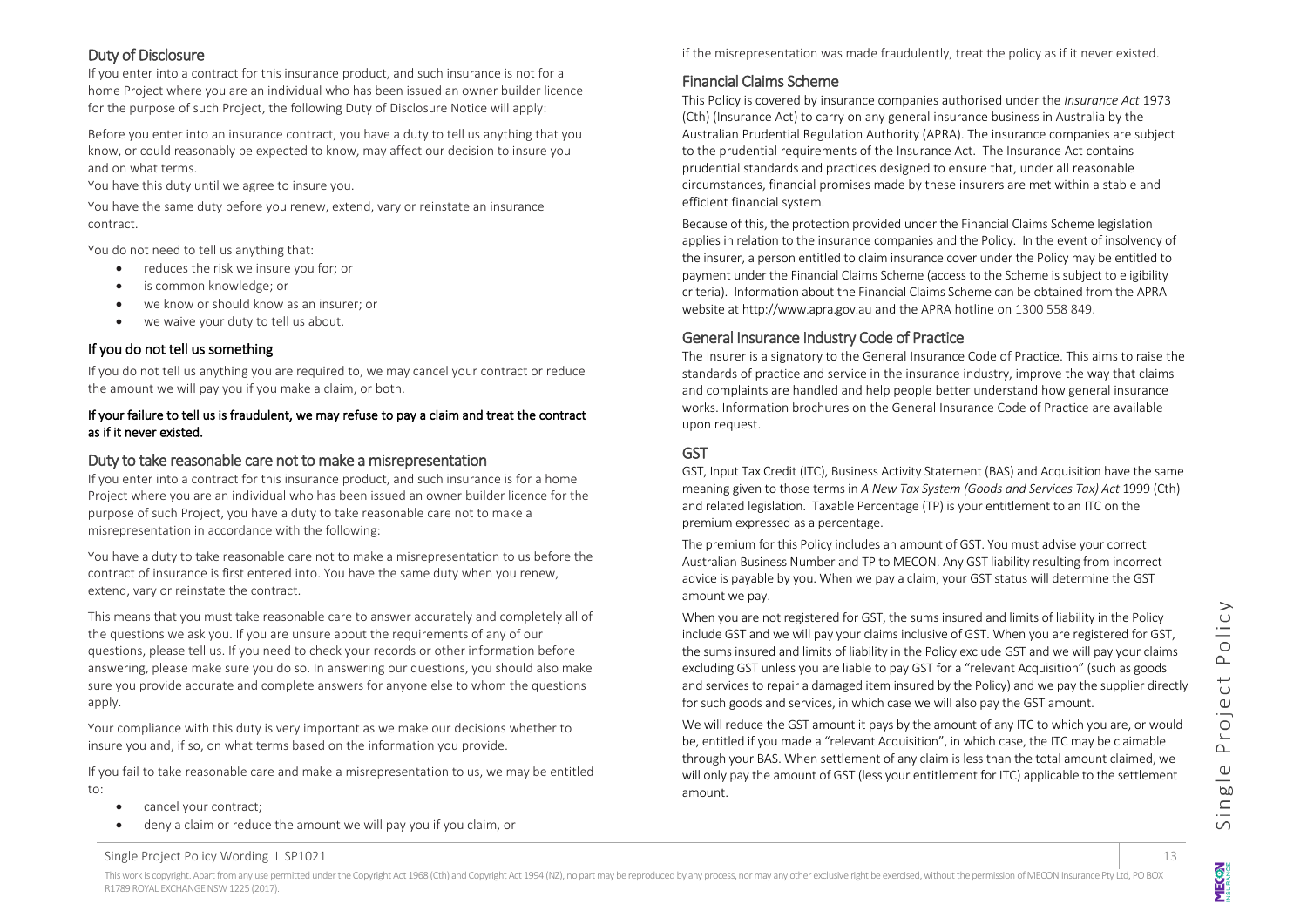## <span id="page-13-0"></span>Privacy Notice

This notice sets out how MECON and AIG collect, use and disclose personal information about:

- you, if an individual; and
- other individuals you provide information about.

In this section dealing with privacy, "we", "our" and "us" refer to both MECON and AIG as applicable.

Further information about our Privacy Policies is available at:

- for MECON, a[t www.mecon.au/about/privacy-policy/](http://www.mecon.au/about/privacy-policy/) or by contacting us at [customerservice@mecon.com.au](mailto:customerservice@mecon.com.au) or on 02 9252 1040; and
- for AIG, at [www.aig.com.au](http://www.aig.com.au/) or by contacting us at [australia.privacy.manager@aig.com](mailto:australia.privacy.manager@aig.com) or on 1300 030 886.

#### How We Collect Your Personal Information

We usually collect personal information from you or your agents. We may also collect personal information from:

- our agents and service providers;
- other insurers;
- people who are involved in a claim or assist us in investigating or processing claims, including third parties claiming under your policy, witnesses and medical practitioners;
- third parties who may be arranging insurance cover for a group that you are a part of;
- providers of marketing lists and industry databases; and
- publicly available sources.

Why We Collect Your Personal Information

We collect information necessary to:

- underwrite and administer your insurance cover;
- improve customer service and products including carrying out research and analysis including data analytics functions; and
- advise you of our and other products and services that may interest you.

You have a legal obligation under the Insurance Contracts Act 1984 to disclose certain information. Failure to disclose information required may result in us declining cover, cancelling your insurance cover or reducing the level of cover, or declining claims.

## To Whom We Disclose Your Personal Information

In the course of underwriting and administering your Policy we may disclose your information to:

- you or our agents, entities to which we are related, reinsurers, contractors or thirdparty providers providing services related to the administration of your Policy;
- banks and financial institutions for Policy payments;
- you or our agents, assessors, third party administrators, emergency providers, medical providers, in the event of a claim;
- entities to which AIG or MECON s related and third-party providers for data analytics functions;
- government, law enforcement, dispute resolution, statutory or regulatory bodies, or as required by law; and
- in the case of MECON and AIG, to each other.

AIG is likely to disclose information to some of these entities located overseas, including in the following countries: Canada, Bermuda, Ireland, Belgium, the Netherlands, Germany, France, United States of America, United Kingdom, Singapore, Malaysia, the Philippines, India, Hong Kong, New Zealand as well as any country in which you have a claim and such other countries as may be notified in our Privacy Policy from time to time.

#### Access To Your Personal Information

Our Privacy Policies contain information about how you may access and seek correction of personal information we hold about you. In summary, you may gain access to your personal information by submitting a written request to MECON or AIG.

In some circumstances permitted under the Privacy Act 1988, we may not permit access to your personal information. Circumstances where access may be denied include where it would have an unreasonable impact on the privacy of other individuals, or where it would be unlawful.

#### Complaints

Our Privacy Policies also contain information about how you may complain about a breach of the applicable privacy principles and how we will deal with such a complaint.

## Consent

If applicable, your application includes a consent that you and any other individuals you provide information about consent to the collection, use and disclosure of personal information as set out in this notice.

## <span id="page-13-1"></span>More Information, Access, Correction or Complaints

For more information about our privacy practices including how we collect, use or disclose information, how to access or seek correction to your information or how to complain in relation to a breach of the Australian Privacy Principles and how such a complaint will be handled, please refer to our Privacy Policy available at our website or by contacting us (our contact details are below).

# <span id="page-13-2"></span>Contact Us & Opting Out

If you wish to withdraw your consent for receiving information on products and offers by us or persons, we have an association with or obtaining additional information about our privacy policies, please contact us:

By phone: 02 9252 1040

By email[: customerservice@mecon.com.au](mailto:customerservice@mecon.com.au)

In writing: MECON Insurance Pty Ltd PO Box R1789 Royal Exchange NSW 1225

# <span id="page-13-3"></span>Terrorism Insurance Act 2003 (Cth)

The Commonwealth Government established the Australian Reinsurance Pool Corporation (ARPC) in response to increasing concerns over terrorism. The ARPC is a statutory corporation established under the *Terrorism Insurance Act 2003* (Cth) to offer reinsurance for terrorism risk in Australia.

NESPEN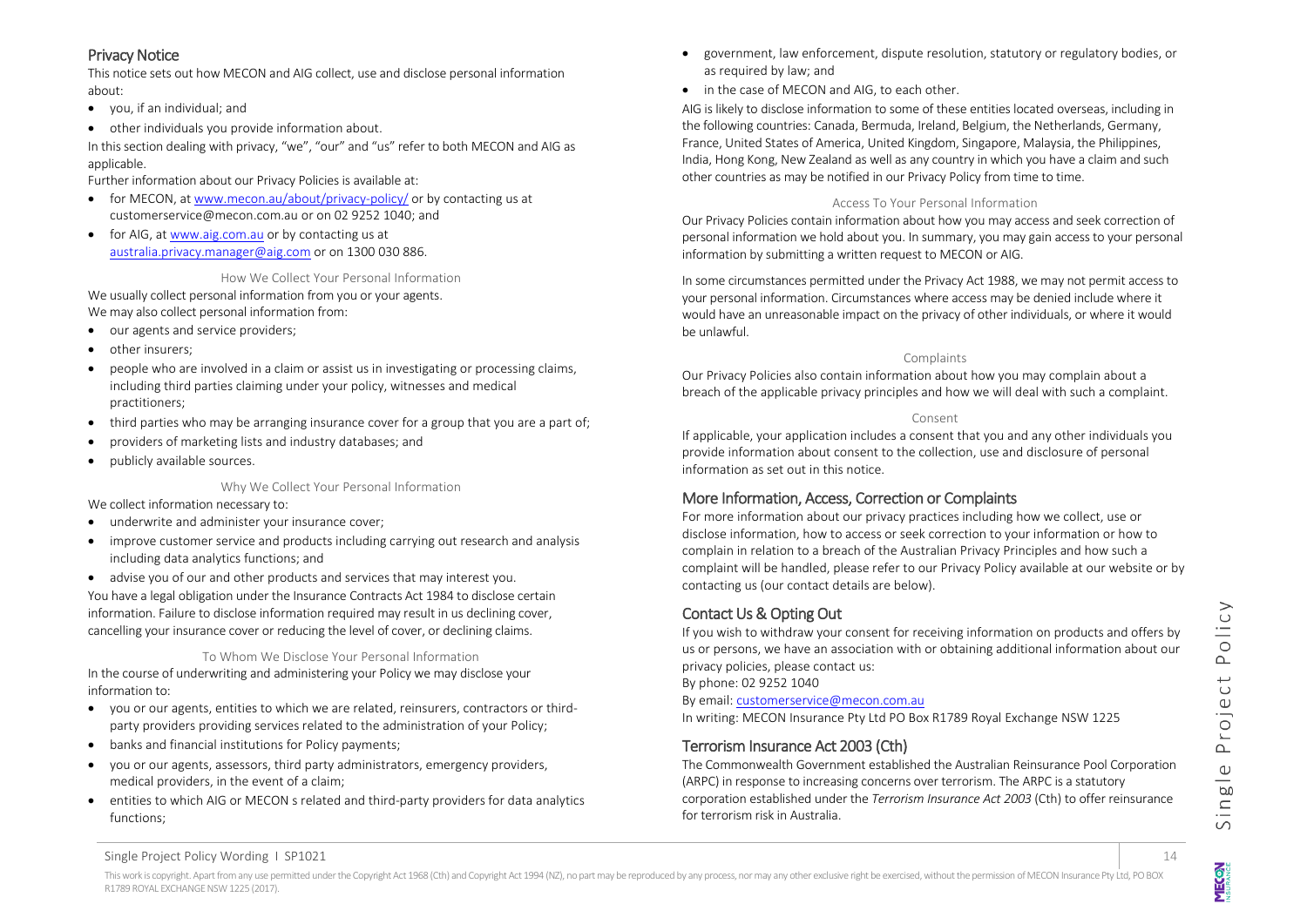The *Terrorism Insurance Act* 2003 (Cth) renders terrorism exclusion clauses in eligible insurance contracts ineffective in relation to loss or liabilities arising from a declared terrorist incident affecting eligible property located in Australia. If the loss is as a result of a terrorist act then the Treasurer will be responsible for paying your claim in accordance with the Policy terms and conditions.

The requirements of the Act are compulsory and under the present terms of the scheme insurers are required to submit to ARPC a percentage of the premium you pay.

If you require further information on the scheme please contact MECON, your insurance adviser or the ARPC.

#### <span id="page-14-0"></span>Utmost Good Faith

The law obligates all parties to a contract of insurance to act towards each other in 'utmost good faith'.

The main implications from the duty of utmost good faith for an insured include:

- Fulfil your duty of disclosure
- Make honest statements in the proposal form
- Fulfil the requests of the insurer

We are obliged to:

- settle claims quickly
- disclose restrictions in the Policy.

Failure to act with the utmost good faith may prejudice any claim you have or the continuation of this contract of insurance.

## <span id="page-14-1"></span>Your Cooling Off Rights

You can return the Policy to us within 14 days of the commencement of your insurance. This date is documented on your Schedule. If we receive your written request to cancel the Policy within the 14 day period we will give you a full refund (less any taxes or duties payable that we are unable to have refunded).

You cannot return the Policy where, before the 14 day period ends, you have exercised or at any stage exercise, any of your rights or powers under the Policy (e.g. you have made a claim). After the cooling off period ends you continue to have cancellation rights under the Policy. These rights are set out in Cancellation (Item 10.03) of this document.

## <span id="page-14-2"></span>General Insurance Code of Practice

We are a signatory to the General Insurance Code of Practice. This aims to raise the standards of practice and service in the insurance industry, improve the way that claims and complaints are handled and help people better understand how general insurance works. Information brochures on the Code are available upon request.

# END OF POLICY

This section has been intentionally left blank .

NEO

#### Single Project Policy Wording 1 SP1021 15

This work is copyright. Apart from any use permitted under the Copyright Act 1968 (Cth) and Copyright Act 1969 (Na), no part may be reproduced by any process, nor may any other exclusive right be exercised, without the per R1789 ROYAL EXCHANGE NSW 1225 (2017).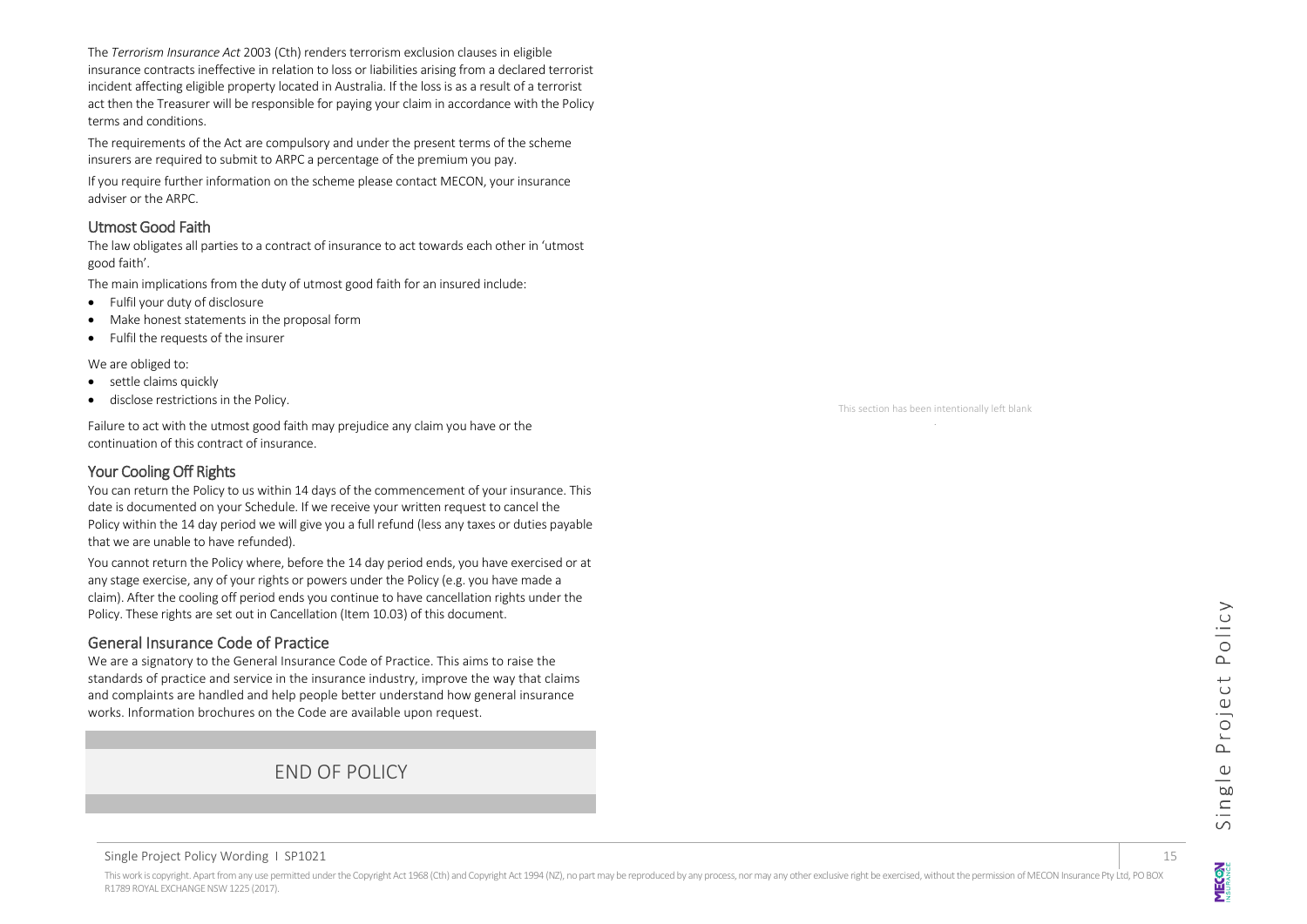# <span id="page-15-0"></span>ENDORSEMENTS

Each of these endorsements will only apply if the Schedule shows it. The endorsement then forms part of the Policy. It overrides anything in the Policy to the contrary. All terms of the Policy otherwise remain in full effect.

## Appliances / Contents

Section One of this Policy does not cover any of the following:

- a. any white goods that are not shown on the original plans; or
- b. any home entertainment equipment, such as:
	- i. any television set; or
	- ii. any radio; or
	- iii. any device for recording or playing movies, music, games and the like, that is not included in the original plans; or
- c. any household furniture; or
- d. any artwork.

#### Bushfire

Section One of this Policy does not cover damage caused directly or indirectly by bushfire during the first seven days of the Period of Insurance.

## Contract of Sale Extension

Where the Project is subject to a contract of sale at the time of its Practical Completion, cover under Section One of this Policy will be extended for a period of up to thirty days after the cover for such Project has ended under the term of this Policy. For the purpose of cover under Section One. Physical loss or damage arising out of any insured event during the extended period will be subject to the Deductible shown for this clause in the Schedule. If no such Deductible is shown, a Deductible of \$5,000 will apply. This clause has no effect on the end date of the Defects Liability Period which applied before the application of this clause.

## Contractors and Subcontractors Insurance

This Policy extends to insure any of your contractors (which includes any of their or your subcontractors) and your direct employer involved in the Project as if they were you. This endorsement applies:

- a. where you have a written contractual obligation to provide the contractor and / or your direct employer with insurance as afforded by this Policy; and
- b. the obligation was in effect before anything happened that could give rise to a claim involving the contractor and / or your direct employer; and
- c. the value of the work performed by the contractor is included in your declaration of Project Value; and
- d. to engineering consultants and other consultants but only for loss, damage or liability resulting from manual activities they perform on the Project site.

This endorsement does not extend to insure any tools, plant, machine or reusable equipment of any kind belonging to, or loaned or hired by, the parties covered by this endorsement, unless you have a contractual or legal responsibility for such tools, plant, machine or reusable equipment and there is a sum insured under Item 1.05 (Contractors Plant, Tools and Reusable Equipment).

For the avoidance of doubt, "your direct employer" in this endorsement does not mean the principal referred to in the definition of 'you' in the glossary of terms used.

In any contract for a Project that so requires it, each party insured under Section One of this Policy will be insured as if a separate Policy had been issued to each. Accordingly, each party will be insured for their liability to any other party. However, this does not increase any sum insured. The sums insured apply to all of the insured parties collectively. This paragraph or its equivalent is known as a 'Cross Liability' clause.

Notwithstanding anything to the contrary contained in Sections One or Two of this Policy, the aggregate total amount in respect of which we will be liable to indemnify you, your contractor(s) and/or your direct employer arising from the same Occurrence, will not exceed the amount specified in the Schedule. For the avoidance of doubt, any amount specified in the Schedule is not cumulative.

Note: If this endorsement does not apply, but the party specifically named as "the insured" in the Schedule is held responsible for loss, damage or liability caused by any of your contractor(s) and/or your direct employer, then this Policy will indemnify the party named for that loss, damage or liability but only if Sections One or Two of this Policy would have indemnified the damage or liability had the endorsement applied. For the avoidance of doubt, if this endorsement does not apply, your contractor(s) and/or your direct employer are not insured.

## Contractors Pollution Liability Cover Claims-made and Notified Insurance Notice

This endorsement contains coverage on a claims-made and notified basis. This means that this endorsement only covers Claims first made against you during the Period of Insurance and notified to us in writing during the Period of Insurance. This policy does not provide cover for any Claims made against you during the Policy Period if at any time prior to the commencement of the Policy Period you became aware of facts which might give rise to those Claims being made against you.

#### 1.0 Insuring Clause

The following additional insuring clause is added to Section Two, Item 5.00 (Insurance Provided):

Subject to the terms and conditions of the Policy, Section Two is extended to indemnify you for Contractors Pollution Liability happening within the Territorial Limit during the Period of Insurance:

- 1.1 resulting from an Occurrence in connection with the Business; and
- 1.2 Claims for Loss in connection with the Business being first made against you and notified to us during the Period of Insurance.

Endorsements **MECON** 

Single Project Policy Wording 1 SP1021 16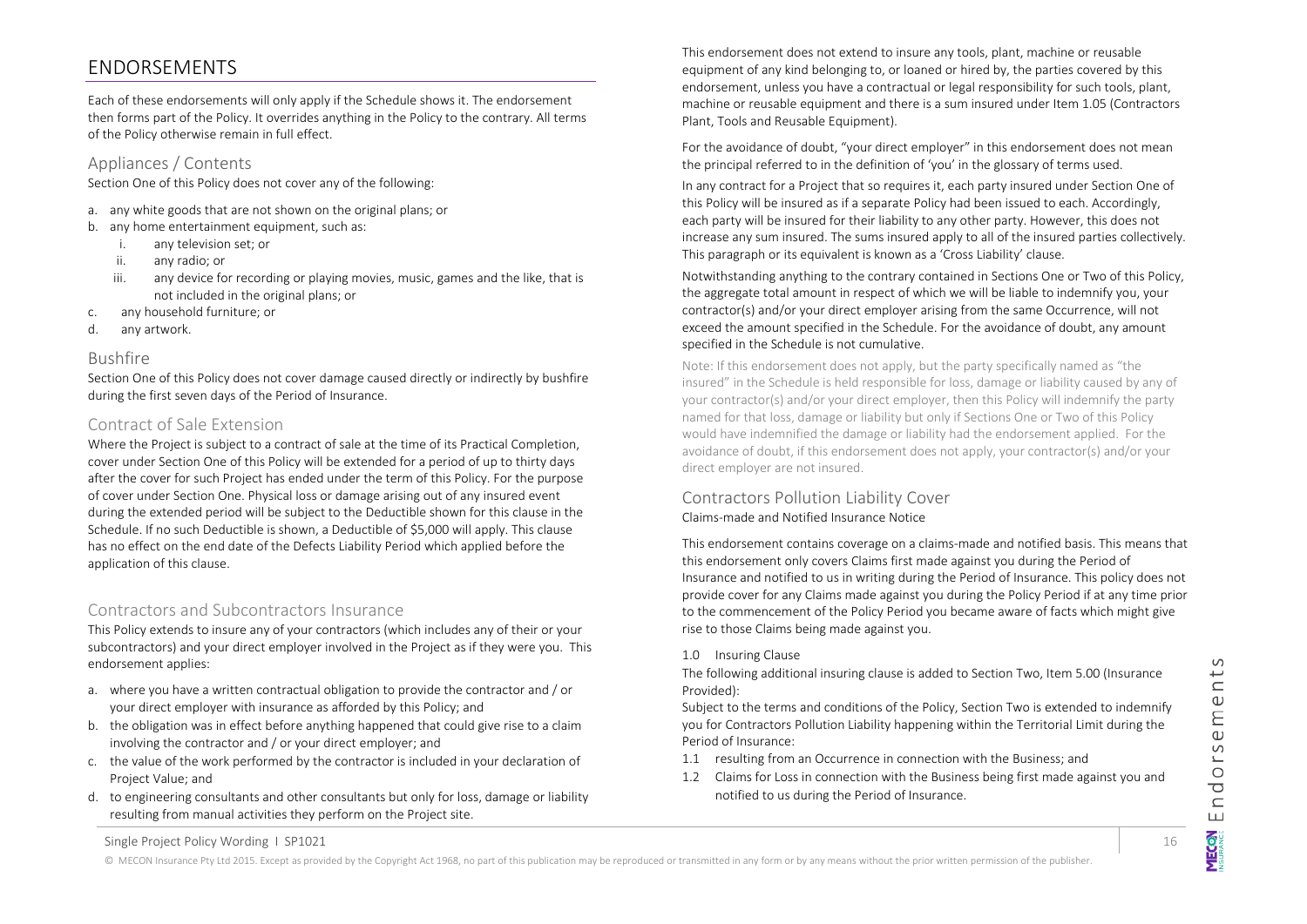- 2.0 Definitions
- The following definitions are added and apply to this endorsement only:
- 2.1 Claim means written demand received by you seeking a remedy and alleging your liability or responsibility for Loss
- 2.2 Claim Expenses means defence and associated costs incurred with any liability or allegation of liability to which this endorsement applies even if the allegation is groundless, false or fraudulent.
- 2.3 Clean-Up Costs means expenses incurred in the investigation, removal, or remediation of Pollution Conditions including the associated monitoring, or disposal of soil, surface water, groundwater or other contamination:
	- a. to the extent required by environmental laws; or
	- b. which have been actually incurred by the Environmental Protection Authority or any other relevant governmental department or agency or third party and which are recovered by any of them from you.
- 2.4 Contractors Pollution Liability means Loss that you become legally liable for as a result of Clean Up Costs, Personal Injury or Property Loss arising from Pollution Conditions.
- 2.5 Loss means:
	- a. a compensation for Personal Injury or Property Loss; and/or
	- b. Clean-up Costs; and/or
	- c. Claim Expenses.
- 2.6 Pollution Conditions means the emission, discharge, migration, release or escape, after the effective date of this endorsement, of Pollutants, provided such are not naturally occurring.

The entirety of any such emission, discharge, release or escape or any series of interrelated, associated, repeated, or continuous emissions, discharges, releases or escapes shall be deemed to be one Pollution Condition.

3.0 Limits and Deductibles

The following additional limit and Deductible apply to cover under this endorsement:

- 3.1 A special Deductible of \$5,000 is applicable to each separate Claim and each separate Occurrence under this endorsement.
- 3.2 Unless stated contrary in the Schedule, the maximum aggregate amount for which we will indemnify you under the endorsement in respect of all Claims made, and all Occurrences happening, in one Period of Insurance will be \$500,000. This limit is in addition to the Limit of Liability listed in the Schedule for Section Two of this Policy.
- 3.3 Our duties and obligations under this endorsement end when the maximum aggregate amount specified, covered by this endorsement, is exhausted.
- 4.0 Specific Conditions

The following additional conditions apply to cover under this endorsement:

4.1 This extension does not cover liability which is subject to indemnity or for which a claim may be made under other sections of this Policy.

- 4.2 You must provide us with written notice of any Claim first made against you as soon as practicable and during the Period of Insurance.
- 4.3 Any Claim or Claims arising out of, based upon or attributable to:
	- a. the same cause; or
	- b. a single Loss; or
	- c. a series of continuous, repeated or related Losses;

shall be considered a single Claim for the purposes of this endorsement and shall be considered made against you and reported to us at the time notice was first given.

- 5.0 Exclusions
- 5.1 For the purpose of this endorsement, exclusion 8.01 (Asbestos) is deleted and replaced with the following:

This insurance does not cover liability arising from the presence, removal or abatement of Asbestos or Asbestos containing materials, including but not limited to Asbestos which is in-situ and undisturbed within any structure or part thereof. However, this exclusion shall not apply to the inadvertent disturbance of Asbestos or Asbestos containing materials by you in connection with your Business.

- 5.2 This insurance does not cover Loss arising from any Pollution Conditions caused by your Business which occurred prior to the Period of Insurance if you knew, or could have reasonably foreseen, that such Pollution Conditions would result in an Occurrence, Claim, Clean Up Costs, Personal Injury or Property Loss.
- 5.3 This insurance does not cover Loss arising from your intentional, willful or deliberate non-compliance with any statute, regulation, ordinance, administrative complaint, notice of violation, notice letter, executive order or instruction of any governmental agency or body.
- 5.4 This insurance does not cover any loss, damage, liability or cost arising from or in connection with any real property or facility wholly owned, leased or managed by you. This exclusion does not apply to property on a Project site.
- 5.5 This insurance does not apply to Loss arising out of, based upon or attributable to:
	- a. allegations made against you and circumstances which should have been notified under any previous policy, or
	- b. any legal action of any kind, or investigation by an environmental enforcement body, at or before the commencement date of the Policy Period.
- 5.6 This insurance does not cover liability that you have assumed under any contract or agreement requiring you to accept liability for Clean Up Costs regardless of fault.

However, this does not apply to:

- a. liabilities that would have been implied by law in the absence of such contract or agreement; or
- b. liabilities assumed under Incidental Contracts; or
- c. terms relating to merchantability, quality, fitness or care of Products which are implied by law or statute; or
- d. liabilities assumed under construction contracts; or
- e. liabilities assumed under contracts shown on the Schedule.

Single Project Policy Wording 1 SP1021 17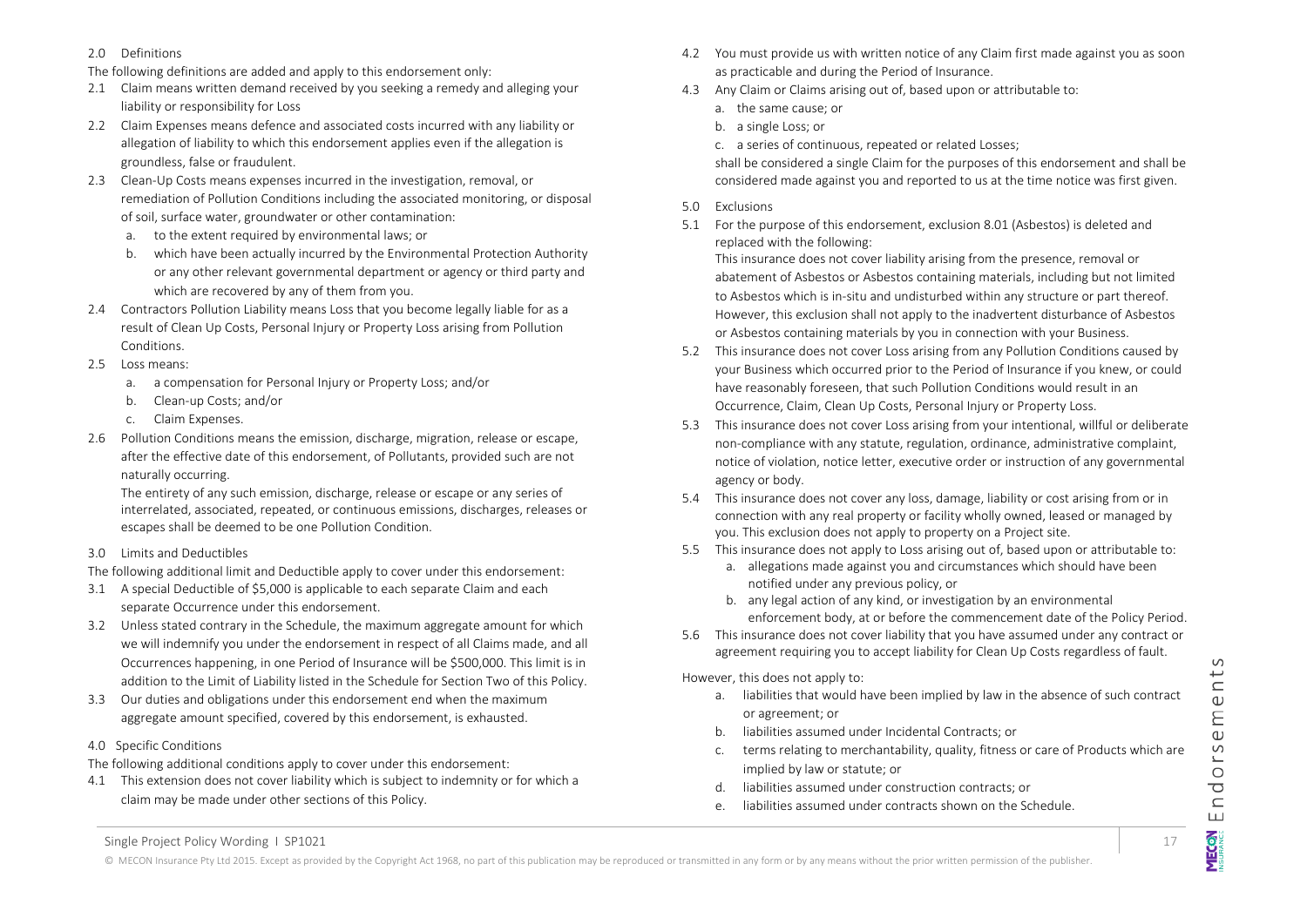"Incidental Contracts" means any rental or lease agreement, any written contract with any authority (or entity) for the supply of electricity, fuel, gas, air, steam, water or sewerage reticulation or other essential services, or with any railway authority for the unloading and / or transport of material, including contracts relating to the operation of railway sidings. It does not include contracts in connection with work done for such authorities or entities.

This endorsement (and any endorsement issued in substitution and/or any endorsements hereto) attaches to and forms part of the Policy and any word or expression to which a specific meaning has been attached shall have the same meaning wherever it appears. No aggregation provisions of any kind apply for the purposes of any retention.All other terms, conditions and exclusions remain unchanged.

## Cyclone Exclusion

Section One of this Policy does not cover any loss or damage caused by a named cyclone or associated rain depression.

## Demolished Areas

Section One of the Policy does not cover any areas of the existing structure (insured under Item 1.04 Existing Structures) which are shown on the original approved development application plan for the Project as areas to be demolished. Notwithstanding any terms to the contrary; and despite anything contained in Section Two of the Policy to the contrary, Section Two does not cover any Liability arising out of loss or damage to such areas.

#### Dewatering (Limited)

Section One of this Policy does not cover any of the following:

- a. any dewatering cost incurred because the amount of water was more than the initial Project design allowed for; or
- b. any cost incurred for any facility to discharge run-off or underground water; or
- c. any cost incurred for grouting or any other measure taken to stop water leaking into any excavation, foundation or basement; or

d. Physical loss or damage caused to any basement structure by ground-water pressure. Despite anything in (a) to (d) above, this insurance covers the cost of dewatering where necessary to gain access to, and enable repairs to be carried out on, any completed section of the Project physically lost or damaged by an insured event. The cover does not apply to the cost of any dewatering that was already being incurred at the time of the physical loss or damage.

## Dewatering (Total)

This Policy does not cover any loss, damage, cost or liability associated with dewatering.

## Existing Structures (Alterations)

a. Where you are working on a structure that was permanently located on a Project site before the Project began; you must ensure that it is made waterproof at the end of

each working day and at any time rain is forecast. If you fail to do this MECON will not pay any claim for consequent loss, damage, cost or liability.

b. Where Existing Structures (Item 1.04) is insured, the Period of Insurance (for both Sections One and Two) for such Existing Structures is deemed to begin on the date shown in the Schedule notwithstanding anything to the contrary in the definition for the Period of Insurance.

## Financiers Interests

The interest of any financier of the Project is noted in Section One of this Policy, but only to the extent of that interest. Before you become entitled to any claim proceeds, they will first be used to settle any financial obligation that you have with the financier.

#### Flood Exclusion

Section One of this Policy does not cover physical loss or damage caused by Flood, (being the covering of normally dry land by water that has escaped or been released from the normal confines of :

- a. any lake, or any river, creek, or other natural watercourse, whether or not altered or modified; or
- b. any reservoir, canal or dam).

## Heritage Buildings

Any claim payable for physical loss or damage to heritage listed structures included in the sum insured for Item 1.04 (Existing Structures) will not exceed the cost of reinstatement using modern techniques and readily available materials (of the closest kind to those damaged) from suppliers in Australia.

## Misalignment of Piles

Section One of this Policy does not cover physical loss of or damage to any pile or casing:

- a. resulting from an error in positioning, misplacement or misalignment of piles; or
- b. by the pile or group of piles or pile casings becoming jammed or obstructed; or
- c. that fails to pass any load bearing test or any other performance criteria; or
- d. nor to disconnected or declutched sheet piles or abandoned piles.

## Occupancy (Residential)

The insurance on any part of the Project or the Existing Structure will not cease solely because the part or Existing Structure is taken over and put to use before completion of the Project as a whole. However, this insurance will not cover any liability caused by or arising out of that use.

## Owner Builder (Family)

Section Two of this Policy does not cover Personal Injury to any 'member of your family'. A member of your 'family' is one who is related to you by marriage or blood, whether or not they live with you.

Single Project Policy Wording 1 SP1021 18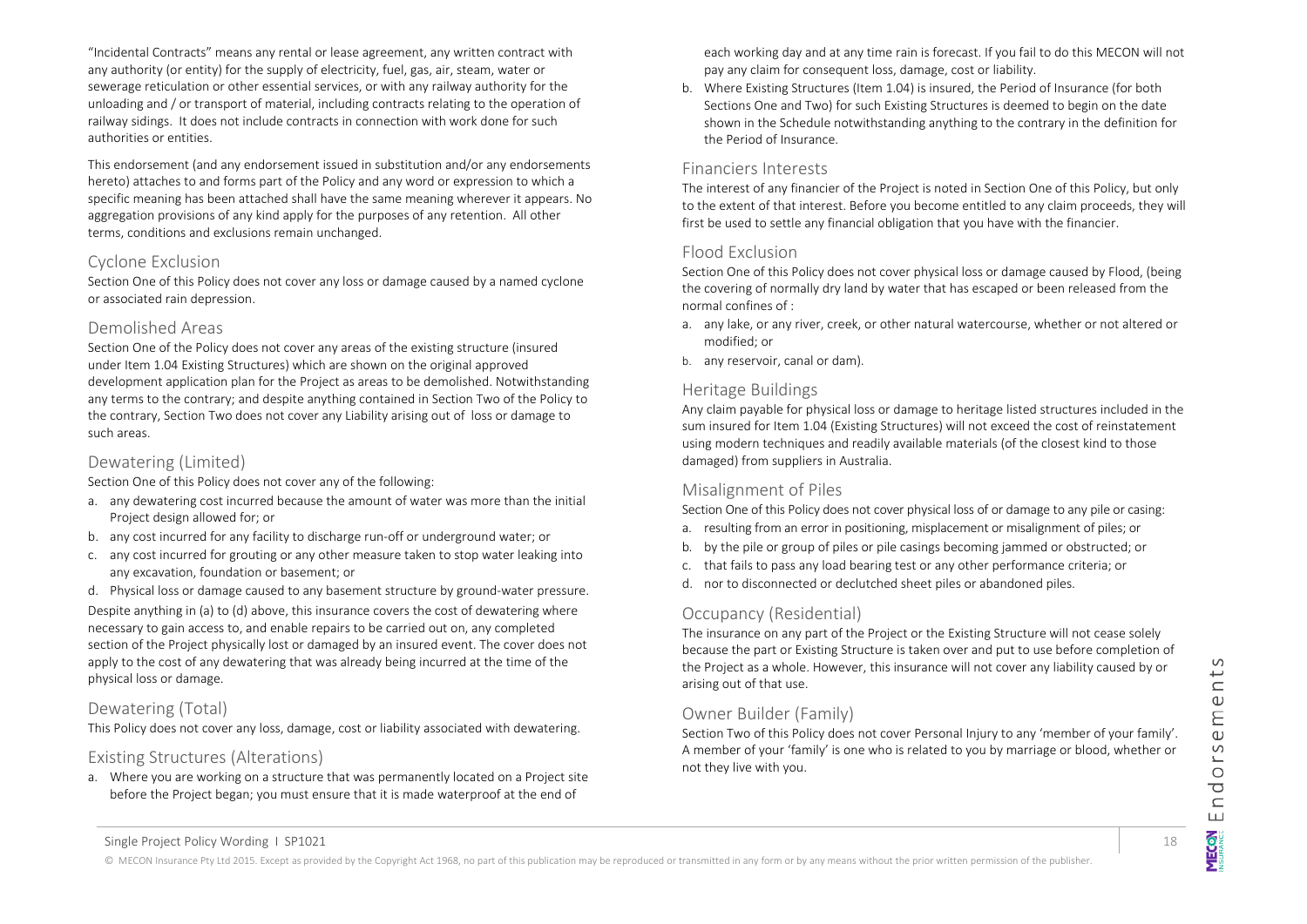## Partial Occupancy

Cover for any part of the Project will continue if any part of the Project is taken over by the principal or put into service, or a certificate of partial completion (or its equivalent) is issued for that part before Practical Completion of the whole Project occurs. However, this insurance will not cover any loss or damage or Liability or cost caused by or arising out of the use, or any preparation for the use of such part where such use or preparation was not included or documented in the original Project specifications or Project design.

## Period of Insurance (Extended)

Where the insurance on any part of the Project ends sooner than it ends for the Project as a whole, cover will continue on that part until the end of the Period of Insurance for the whole Project. However, the cover on that part will only apply to physical loss or damage resulting from the performance of work on the Project.

## Pipelines and Trenches

Section One of this Policy restricts cover for physical loss of or damage to any open trench together with any pipeline, duct or cable in the trench, to the length or value specified for "Pipelines and Trenches" in the Schedule. The additional exclusion below applies to this endorsement.

#### Additional Exclusion

Pipelines, conduits or cables in open trenches are not insured unless:

a. they have been secured in a manner which will prevent them being displaced if water enters the trench; and

b. the open ends of the pipe or conduit have been sealed on completion of work on them for the day in such a way that will prevent entry of water or debris; and

c. trenches containing pressure tested lengths of pipeline were backfilled over the whole tested length on the day the test was completed.

For the avoidance of doubt, the length of any open trench (including pipeline, duct or cable in it) which exceeds the length or value specified in the Schedule is not covered by this insurance. This endorsement does not apply to completed or backfilled trenches.

#### Pools

Section One of this Policy does not cover physical loss or damage to any pool lining by heaving or displacement caused by ground movement or groundwater pressure.

Cover under Section Two for liability arising in connection with pool construction is subject to the following special conditions:

- a. any excavation left unattended in a residential area must be kept constantly drained and
- b. any pool, spa or excavation must be surrounded by fencing in compliance with all pertinent regulations whenever they are left unattended.

The Section will not cover liability for any Personal Injury that directly or indirectly results from your failure to comply with these conditions.

## Road Works

Section One of this Policy does not insure any unsealed road that exceeds the maximum length or value specified for "Road Works" in the Schedule. A road is deemed to be unsealed if it does not have at least one application of a weatherproof substance. Where a Project includes more than one section of unsealed road, the maximum length or value applies to their combined length or value.

## Tunnels, Shafts and Declines

In relation to Projects that include underground work such as any tunnel, shaft or gallery, Section One of this Policy covers the following costs:

- a. Cost of replacing previously installed grouting, lining, crib, set or other support that has been physically lost or damaged.
- b. Cost of additional permanent linings, cribs, sets or other supports where necessary to reinstate previously completed sections of the Project that have been physically lost or damaged. However, this does not include the cost of lining, cribs, sets or other supports that would have been incorporated into the Project to deal with any physical ground conditions surrounding the Project had the condition been detected or anticipated at the time of the original construction planning.
- c. Cost of removing collapsed ground material where necessary to gain access to the damage and to provide a clear working area for repairs to previously completed sections of the Project.
- d. Cost of dewatering where necessary to gain access to the physical loss or damage and to provide a clear working area for repairs to previously completed sections of the Project (whether damaged or undamaged) following physical loss or damage. The cover is only granted up to the daily cost of dewatering being incurred immediately before the loss or damage.

However, Section One of the Policy does not cover:

- e. any cost associated with any tunnel, shaft, decline or gallery that is not constructed in accordance with the International Code of Practice for Tunneling Works; or
- f. cost of grouting unsound earth or rock strata; or
- g. cost of any measure to control water inflow; or
- h. cost of removing excavation material in excess of the minimum excavation line provided in the plans; or
- i. cost of dewatering; or
- j. cost of any facility for discharging run-off or underground water; or
- k. cost of refilling cavities that result from overbreak; or
- l. loss or damage due to failure of the dewatering system if the failure could have been avoided through use of sufficient stand-by facilities.

## Usual Action of the Sea

Section One of this Policy does not cover physical loss or damage resulting from usual action of the sea.